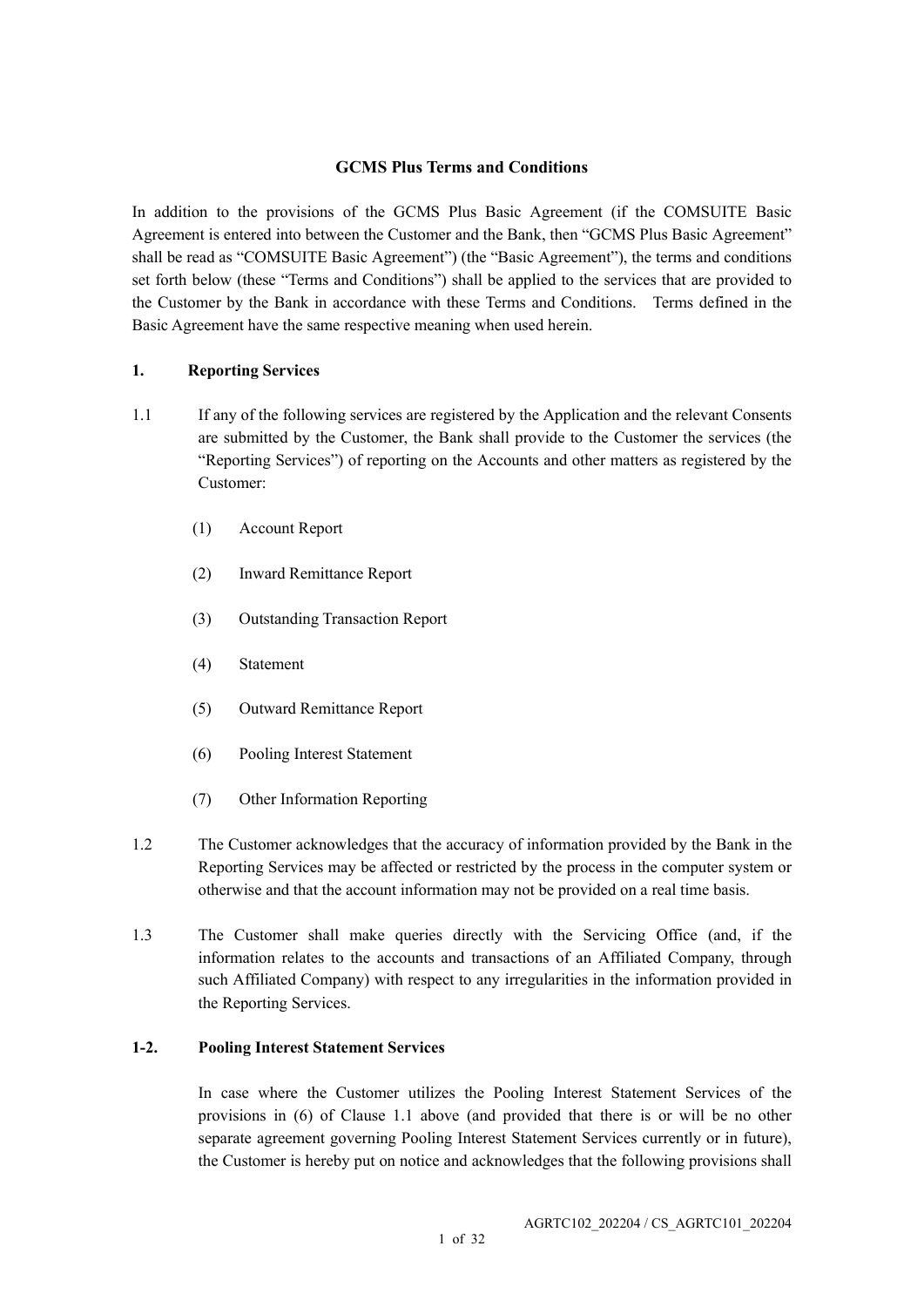apply:

- (1) The following conditions must be satisfied:
	- (a) In the case where a Participating Company (meaning a participating company in the services designated by the Bank which enable group companies to manage their cash balances through fund transfers, etc. between the accounts (the "Pooling Service", hereinafter the same)) selects the Pooling Interest Statement Services in the Application as a Customer, a Header Company (a header company of the Pooling Service, hereinafter the same) has registered for Pooling Interest Statement Services that are subject to the terms of a Basic Agreement with the relevant branch or affiliate of MUFG Bank Ltd.;
	- (b) In the case where an entity who is neither a Header Company nor Participating Company selects the Pooling Interest Statement Services in the Application as a Customer, a Header Company has registered for Pooling Interest Statement Services that are subject to the terms of a Basic Agreement with the relevant branch or affiliate of MUFG Bank Ltd.;
	- (c) In addition to the provisions set forth in Paragraphs (a) and (b) above, the Customer has completed all prescribed procedures for commencing to utilize the Pooling Interest Statement Services; and
	- (d) The Bank has an approval with respect to the Accounts, the Servicing Office and the Affiliated Company for the Pooling Interest Statement Services and the prescribed procedures having been completed.
- (2) The Header Company shall designate the account information pertaining to the Accounts in the Pooling Interest Statement in relation to the Header Company and the Participating Company, the information on interest and the settlement method of interest (collectively, "Account and Interest Information").
- (3) The Account and Interest Information may only be changed by the Header Company. Cancellation of the Pooling Interest Statement Services may be made by a notice from the Customer. When notice is given by the Customer, the Pooling Interest Statement Services utilized by said Customer shall be terminated due to cancellation. In these cases, the effect of the changes to the Account and Interest Information or cancellation of the Pooling Interest Statement Services as a result of notice from the Header Company shall also extend to the Pooling Interest Statement Services of the Participating Company and entity who is neither the Header Company nor Participating Company. The Header Company must obtain the consent of the Participating Company and entity who is neither the Header Company nor Participating Company that uses the Pooling Interest Statement Services that are subject to the terms of a Basic Agreement with the relevant branch or affiliate of MUFG Bank Ltd. in regards to said changes to the Account and Interest Information or cancellation of the Pooling Interest Statement Services. The foregoing provisions shall apply where the Pooling Services related to the Pooling Interest Statement Services are terminated due to cancellation or other reasons as a result of notice by the Header Company.
- (4) The Customer agrees that: (a) the figures and other descriptions in the Pooling Interest Statement are based on calculations of standard calculation methods of the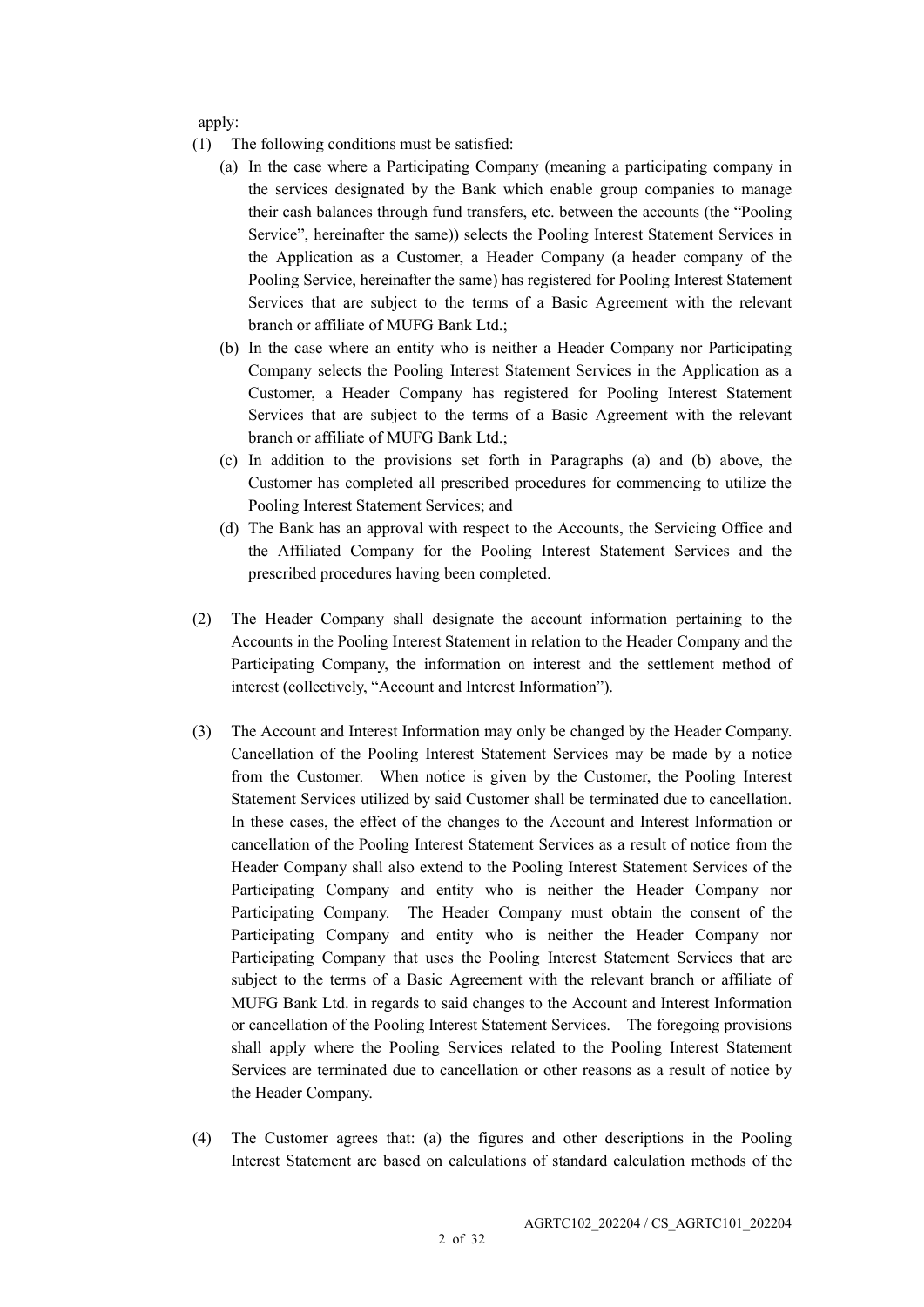Bank; (b) it utilizes the figures and other descriptions in the Pooling Interest Statement at its own responsibility; (c) if required for the maintenance services of the System or if there is a change to the services or any other justifiable event, the Bank may suspend the use of the Pooling Interest Statement Services without obtaining the prior consent of the Customer and without notifying the Customer in advance; and (d) the Bank may terminate the Pooling Interest Statement Services by providing written notification 30 days in advance to the Customer.

(5) In addition to the provisions of Clause 1.2, the Bank shall not be liable for any damages incurred by the Customer even if the figures and other descriptions in the Pooling Interest Statement are not correct.

#### **1-3. Virtual Account Service**

(1) In these Terms and Conditions, the following terms have the following respective meanings:

"BIN" is the abbreviation for "Bank Identification Number" which is the number assigned to each account in order for the Bank to identify the account.

"**Client ID Number**" means the number assigned by the Customer as a number linked to BIN pursuant to the procedures set forth by the Bank.

"**Virtual Account Number**" means the BIN and the Client ID Number linked thereto.

"**Virtual Account Service**" means the service to link the Client ID Number to the BIN in order for the Customer to specify, based on the Virtual Account Number, the person who transferred the funds into the Account.

- (2) Notwithstanding the provisions in Clause 1, in case the Customer utilizes the Virtual Account Service, the provisions in this Clause 1-3 shall apply.
- (3) If the Virtual Account Service is registered by the Application and the documents designated by the Bank are submitted by the Customer, the Bank shall provide to the Customer the Virtual Account Service as registered by the Customer.
- (4) In relation to the Virtual Account Service, the Bank shall submit to the Customer a statement of remittances made into the Account, in a manner deemed reasonably appropriate to the Bank at its discretion.
- (5) The Customer may commence the use of the Virtual Account Service if all of the following conditions are satisfied:
	- (a) the Customer having taken necessary steps as required by the Bank; and
	- (b) the Bank having given an approval with respect to the Account for the Virtual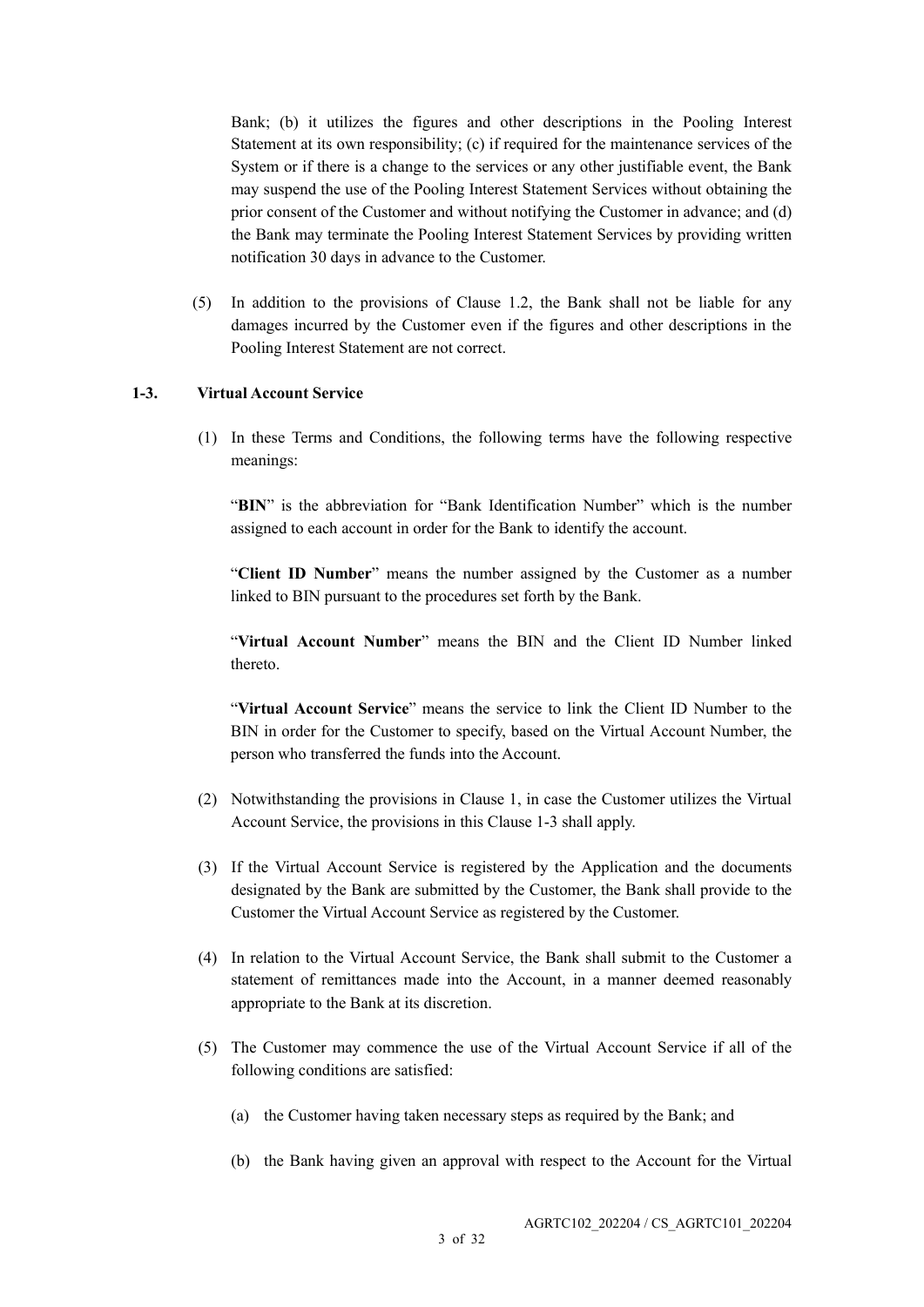Account Service and having taken other necessary steps.

- (6) The Customer acknowledges that the accuracy of information provided by the Bank in the Virtual Account Service may be affected or restricted by the process in the computer system or otherwise and that the information may not be provided on a real time basis.
- (7) The Customer shall make queries directly with the Servicing Office (and, if the information relates to the Affiliated Company, through such Affiliated Company) with respect to any irregularities in the information provided in the Virtual Account Service.

## **2. Payment Services**

- 2.1 If the Payment Services is registered by the Application and the relevant Consents are submitted by the Customer, the Bank shall provide to the Customer the services (the "Payment Services") of money transfer/other methods of fund transfer ("Money Transfer") between the Accounts and other accounts as registered by the Customer.
- 2.2 In case where the Customer utilizes the Payment Services with respect to the Accounts which the Customer or the Affiliated Companies maintain with the Bank, the following provisions shall apply:
	- (1) The Bank is hereby authorized to debit the Accounts with the amount (including remittance charges, cable charges handling commissions, paying bank's charges and intermediary bank's charges) required for Money Transfer, without any check or any withdrawal slip with its bank book. The foregoing provisions shall apply with respect to the charges for the cancellation and correction of Money Transfer instructions made by the Customer to the Bank.
	- (2) Money Transfer may be executed through the head office and branches of the Bank and the Financial Institutions Concerned. The Bank is hereby authorized to decide, at its reasonable discretion, on the ways and means of executing Money Transfer (concerning the routes and the ways of Money Transfer and transmission of instructions with the Financial Institutions Concerned and other matters). In executing Money Transfer and making payments in relation thereto, the Bank and the Financial Institutions Concerned may rely on the identifying Bank Code, account number or other numerical/alphabetical/kana letter information included in the Customer's instruction. Unless caused by the gross negligence or willful misconduct of the Bank, (i) the Bank shall not be responsible for damages caused to the Customer by the inconsistency between such identifying information and parties named, and (ii) the Customer shall indemnify the Bank against any damages which the Bank may incur as a result of any inconsistency thereof.
	- (3) The Customer agrees that the Payment Services shall be provided in accordance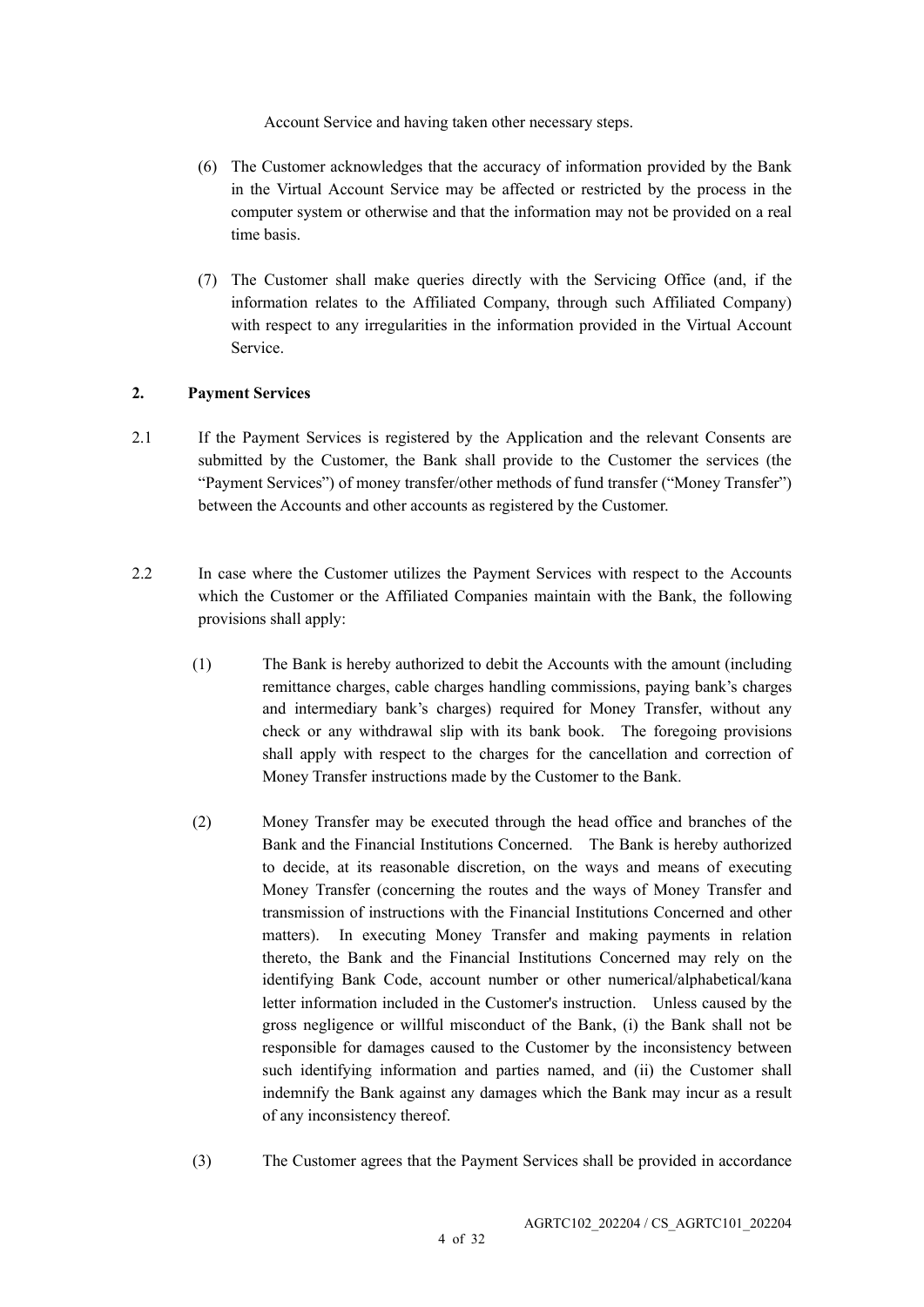with the local customs and practices, laws and regulations or the handling procedures of the Bank and the Financial Institutions Concerned. In case where Money Transfer is executed in a currency other than the currency of the place where the beneficiary is situated, the Customer agrees that the currency and the exchange rate applicable to the payment to the beneficiary shall be determined by the Bank or the Financial Institutions Concerned in accordance with the local customs and practices, laws and regulations or the handling procedures of the Bank and the Financial Institutions Concerned.

- (4) The terms and conditions of the Bank's overseas remittance regulations and domestic remittance regulations and other rules which the Bank generally applies to similar transactions shall apply with respect to matters not provided for in the Basic Agreement and these Terms and Conditions.
- (5) The Customer and Affiliated Companies (a) agree that the Bank may provide, for the purpose of Money Transfer, the information necessary to identify the applicant of Money Transfer, including their names and addresses and the account number of the Accounts by listing the information on Money Transfer or through other methods and (b) undertake to provide the information necessary to identify the recipient of Money Transfer, including the name, address and account number of the recipient of Money Transfer, if required by the competent authorities or other public bodies or pursuant to the treaties, laws, regulations, customs, practices or international regulations and agreements.
- 2.3 In case where the Customer utilizes the Payment Services with respect to the Accounts which the Customer or the Affiliated Companies maintain with Financial Institutions Concerned other than the Bank, the following provisions shall apply:
	- (1) Money Transfer from the Accounts maintained with Financial Institutions Concerned other than the Bank shall be executed by transmitting Money Transfer instructions by the Bank to the Financial Institutions Concerned. The Bank is hereby authorized to decide, at its discretion, on the ways and means of transmitting Money Transfer instructions. In executing Money Transfer and making payments in relation thereto, the Bank and the Financial Institutions Concerned may rely on the identifying Bank Code, account number or other numerical/alphabetical/kana letter information included in the Customer's instruction. Unless caused by the gross negligence or willful misconduct of the Bank, the Bank shall not be responsible for damages caused to the Customer by the inconsistency between such identifying information and parties named, and the Customer shall indemnify the Bank against any damages which the Bank may incur as a result of any inconsistency thereof.
	- (2) The obligations of the Bank in this Clause 2.3 shall be limited to transmitting Money Transfer instructions to the Financial Institutions Concerned with which the Accounts are maintained. The Bank shall in no case be liable in relation to the execution of Money Transfer by the Financial Institutions Concerned.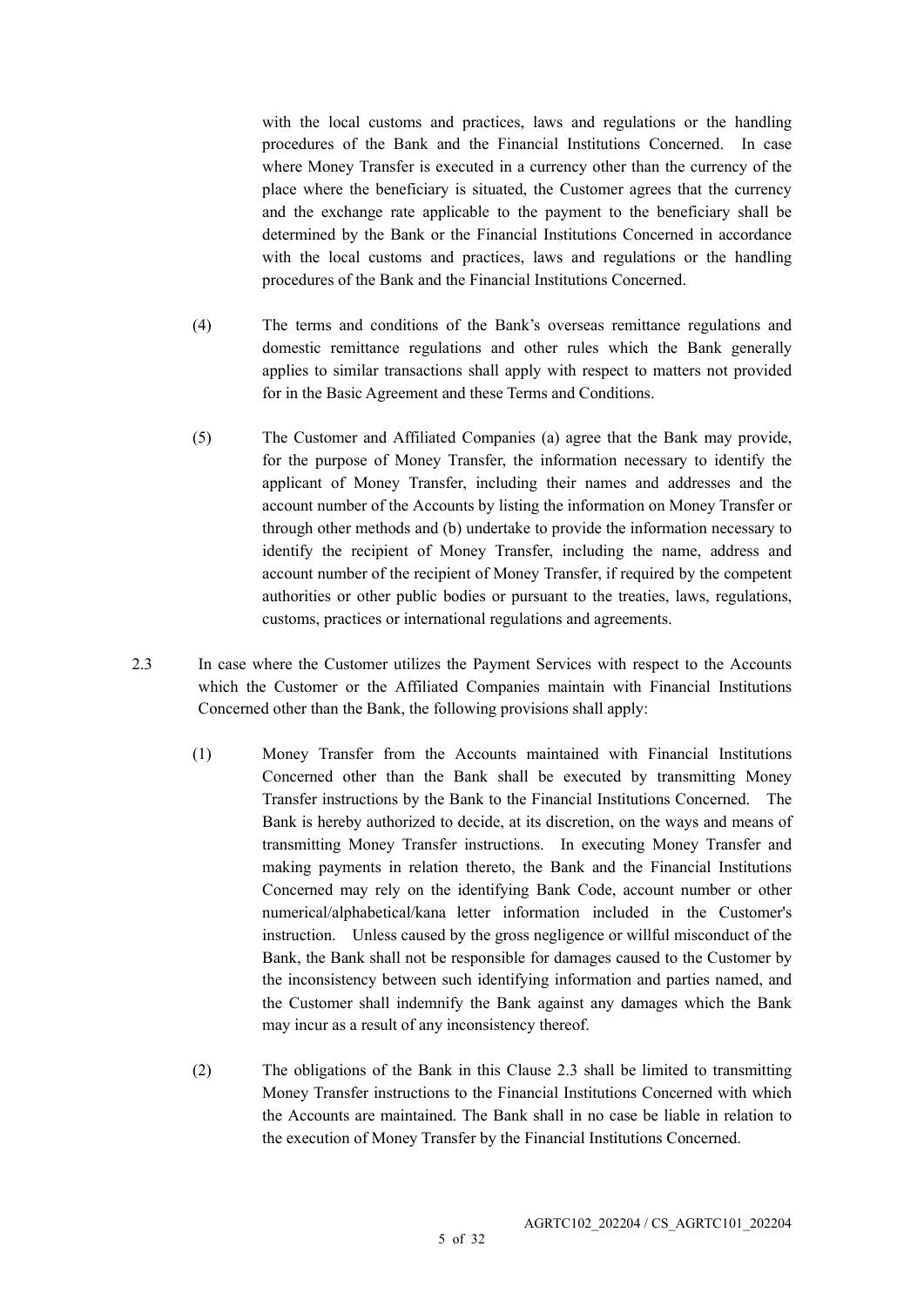- (3) The Customer agrees that related Payment Services of Money Transfer shall be executed in accordance with the local customs and practices, laws and regulations or the handling procedures of the Bank and the Financial Institutions Concerned. In case where Money Transfer is executed in a currency other than the currency of the place where the beneficiary is situated, the Customer agrees that the currency and the exchange rate applicable to the payment to the beneficiary shall be determined by the Bank or the Financial Institutions Concerned in accordance with the local customs and practices, laws and regulations or the handling procedures of the Bank and the Financial Institutions Concerned.
- (4) The terms and conditions of the Bank's overseas remittance regulations and other rules which the Bank generally applies to similar transactions shall apply with respect to matters not provided for in the Basic Agreement and these Terms and Conditions.
- 2.4 The Bank shall exert its best efforts to execute Money Transfer or to transmit Money Transfer instructions without delay, if the instruction for the Payment Services is received by the Bank before the cutoff time set forth by the Bank.
- 2.5 The Customer acknowledges that Money Transfer may not be executed, whether or not a notice is given by the Bank, in any of the following cases:
	- (1) where the funds available in the Account are not sufficient for Money Transfer;
	- (2) where there exists security interest created over, or attachment made against, the funds in the Account and the disposition thereof is restricted or prohibited;
	- (3) where the instruction for the Payment Services does not satisfy the conditions set forth by the Bank;
	- (4) where there exists ambiguity, contradiction, omission or other defect in the instruction for the Payment Services;
	- (5) where the Bank observes that the instruction for the Payment Services may not be authorized by the Customer;
	- (6) where the execution of Money Transfer may be in conflict with applicable laws and regulations;
	- (7) where the bank (or its branch) with which the account of the recipient is maintained is not a correspondent bank of the Servicing Office with which the Account is maintained.
	- (8) where any event occurs which renders Money Transfer difficult or impossible.
- 2.6 The Customer shall have no right to cancel or correct instructions for the Payment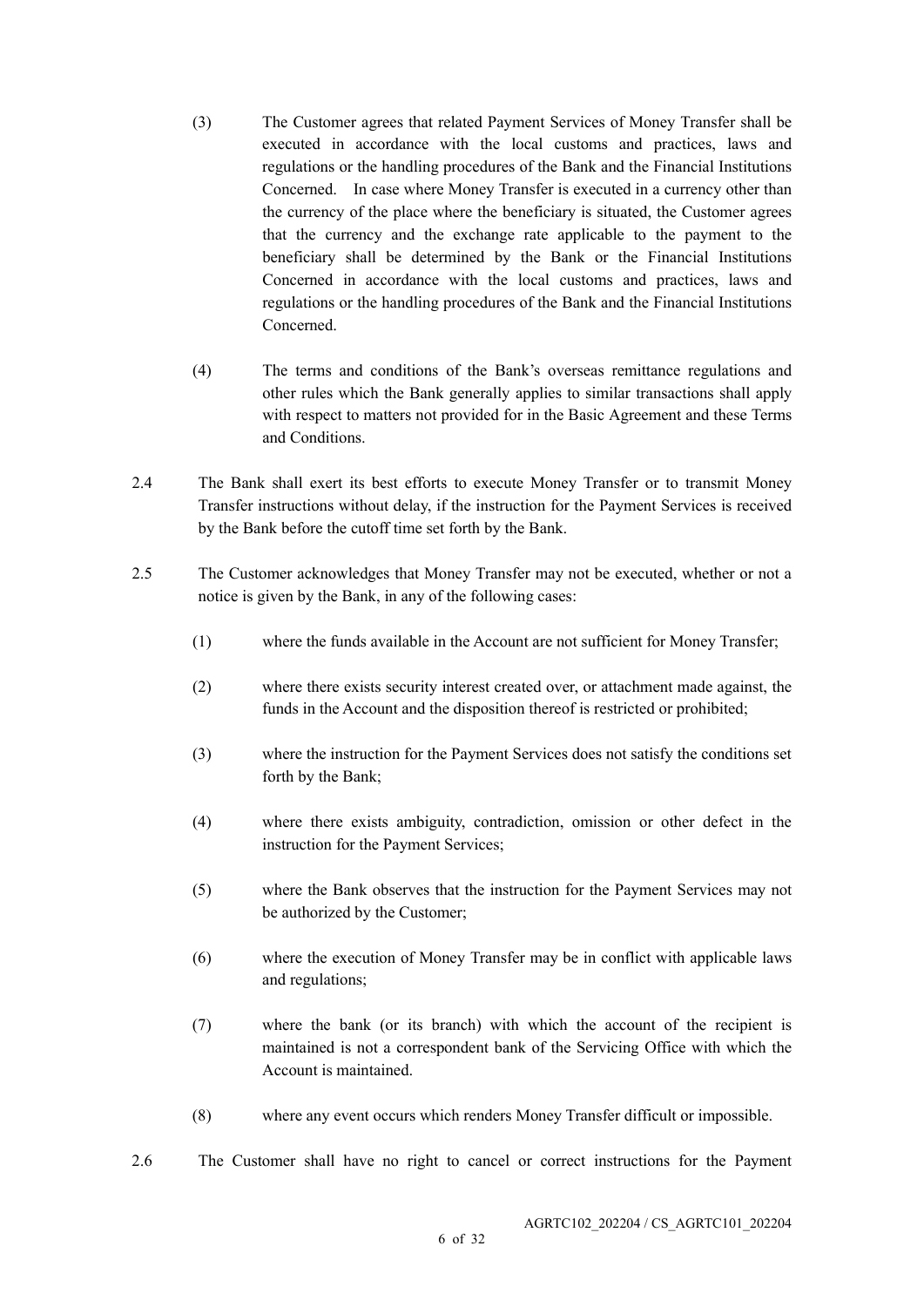Services, if such instruction has been accepted by the Bank. If the Customer requests for cancellation or correction of the instruction given by the Customer or for refund of any executed Money Transfer, an application shall be made as set forth by the Bank. The Customer acknowledges that cancellation and refund of Money Transfer may not be effected due to the involvement of Financial Institutions Concerned or otherwise and that fees and other costs may be charged or deducted from the funds to be transferred by Financial Institutions Concerned. The Bank is hereby authorized to decide, at its discretion, on the ways and means of cancellation and refund of Money Transfer (concerning the routes, currency, foreign exchange rate and other matters).

- 2.7 The Customer shall bear the costs and expenses which may be incurred in relation to cancellation and refund of Money Transfer (including those incurred where cancellation and refund are not executed). The Customer shall indemnify the Bank from any damages to the Bank which may be incurred in relation to cancellation and refund of Money Transfer (including those incurred where cancellation and refund are not executed). The Bank shall not be responsible for indemnifying the Customer for such damages. The Bank is hereby authorized to debit from the Accounts the amount to compensate for such costs, expenses and damages without any check or any withdrawal slip with its bank book.
- 2.8 The Bank shall, in principle, continue to provide the Payment Services to the Customer to whom it provides such services even in the event of the Bank's corporate reorganisation; provided, however, that if corporate reorganisation of the Bank will render it unable to provide such services to such the Customer, the Bank shall immediately provide notice thereof to such the Customer.

## **3. File Transfer Services**

- 3.1 If the File Transfer is registered by the Application and the relevant Consents are submitted by the Customer, the Bank shall provide to the Customer the payment services through the file transfer function (the "File Transfer Services").
- 3.2 The Customer shall transfer to the Bank the data (the "Data") through the file transfer function and in the form set forth by the Bank. The Customer shall, immediately after the transmission of the Data, notify the Bank thereof in the manner designated by the Bank. The Data shall become firm and fixed, if and when the Bank receives such notice and becomes aware of the Data.
- 3.3 The following provisions shall apply with respect to the bulk money transfer (the "Bulk Money Transfer") in the File Transfer Services:
	- (1) the Bank is hereby authorized to debit from the account designated in the Data (the "Settlement Account") the amount of transfer (including the transfer charges) without any check or any withdrawal slip with its bank book;
	- (2) the provisions in (2) to (5) of Clause 2.2 (provided that (i) "Money Transfer" shall read as "Bulk Money Transfer" and (ii) "Account" shall read as "Settlement Account"); and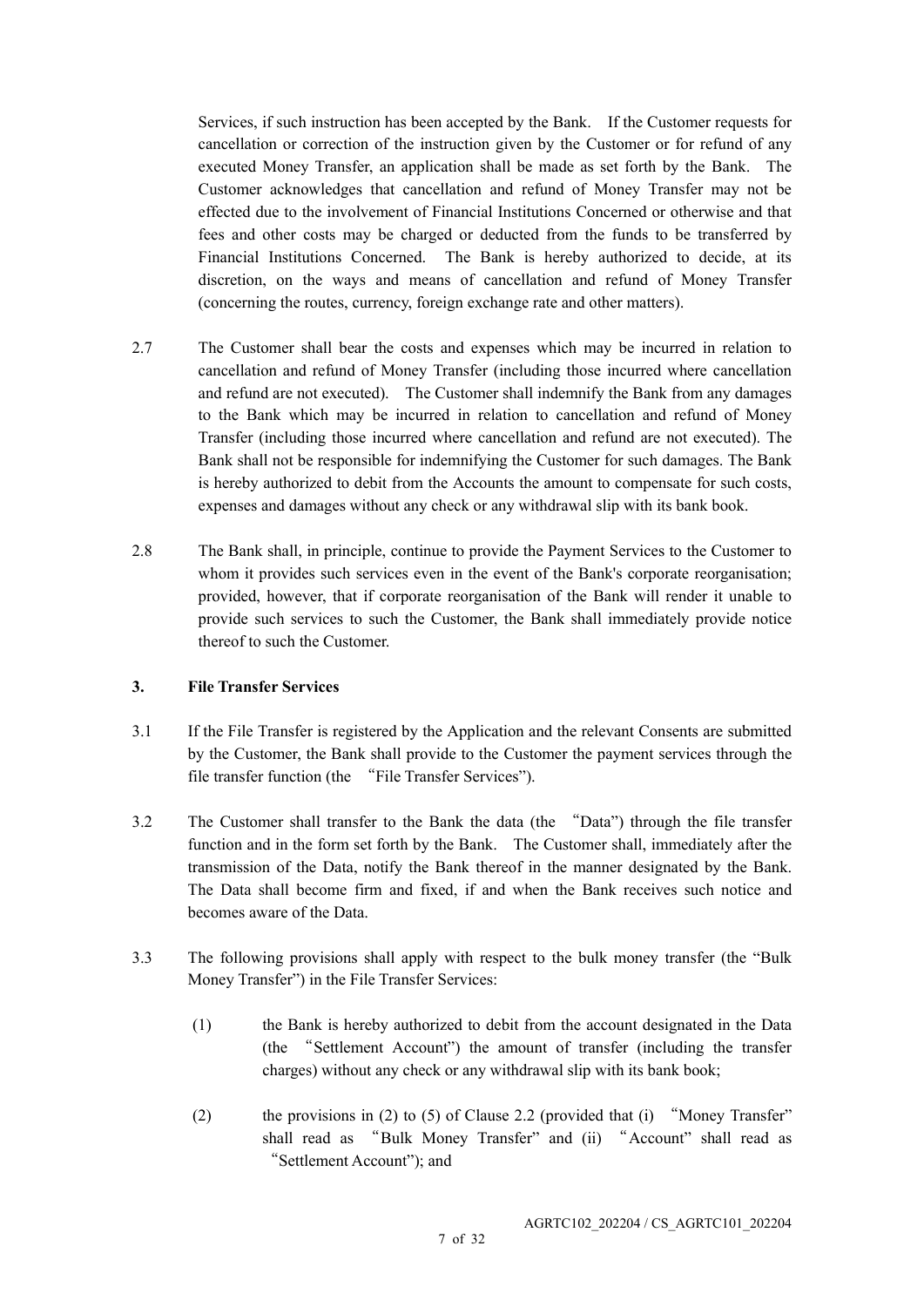- (3) the Customer acknowledges that the total amount of file transfer is displayed only for reference purposes. The Bank shall effect the Bulk Money Transfer on the basis of the Data in the file transferred by the file transfer function. The Bank is under no obligation to verify the Data in the file.
- 3.4 The instruction for the File Transfer Services shall be received by the Bank by the cutoff time set forth by the Bank. The Bank shall exert its best efforts to execute the Bulk Money Transfer without delay, if the instruction for the File Transfer Services is received before the cutoff time.
- 3.5 The Customer acknowledges that the Bulk Money Transfer may not be effected, whether or not a notice is given by the Bank, in case where there exists ambiguity, contradiction, omission or other defect in the instruction for the File Transfer Services (including a case where the number and the total amount of transfer do not conform with the number and the total amount of transfer input by the Customer and displayed on the GCMS Plus screen).
- 3.6 The provisions in Clauses 2.5 to 2.7 shall apply *mutatis mutandis* with respect to the Bulk Money Transfer (provided that (i) "Money Transfer" shall read as "Bulk Money Transfer", (ii) "Account" shall read as "Settlement Account" and (iii) "Payment Services" shall read as "Bulk Money Transfer").
- 3.7 The Customer may utilize, through the file transfer function, the Services (other than the Bulk Money Transfer) which may be provided by each Servicing Office. The terms and conditions which such Servicing Office may publicize on the web site shall apply to such Services.

# **4. Time Deposit Services**

- 4.1 If the Time Deposit is registered by the Application and the relevant Consents are submitted by the Customer, the Bank shall provide to the Customer the services (the "Time Deposit Services") of debiting the funds from the Account and creating a time deposit in the name of the account holder at the Servicing Office (the "Account Office").
- 4.2 The Customer may commence the use of the Time Deposit Service if all of the following conditions are satisfied:
	- (1) the Customer or the Affiliated Company having opened an account for time deposit and having taken other necessary steps as required by the Account Office; and
	- (2) the Bank having given an approval with respect to the Account, the Account Office and the Affiliated Company for the Time Deposit Services and having taken other necessary steps.
- 4.3 The Bank shall exert its best efforts to create a time deposit on the designated date, if the instruction for the Time Deposit Service is received by the cutoff time set forth by the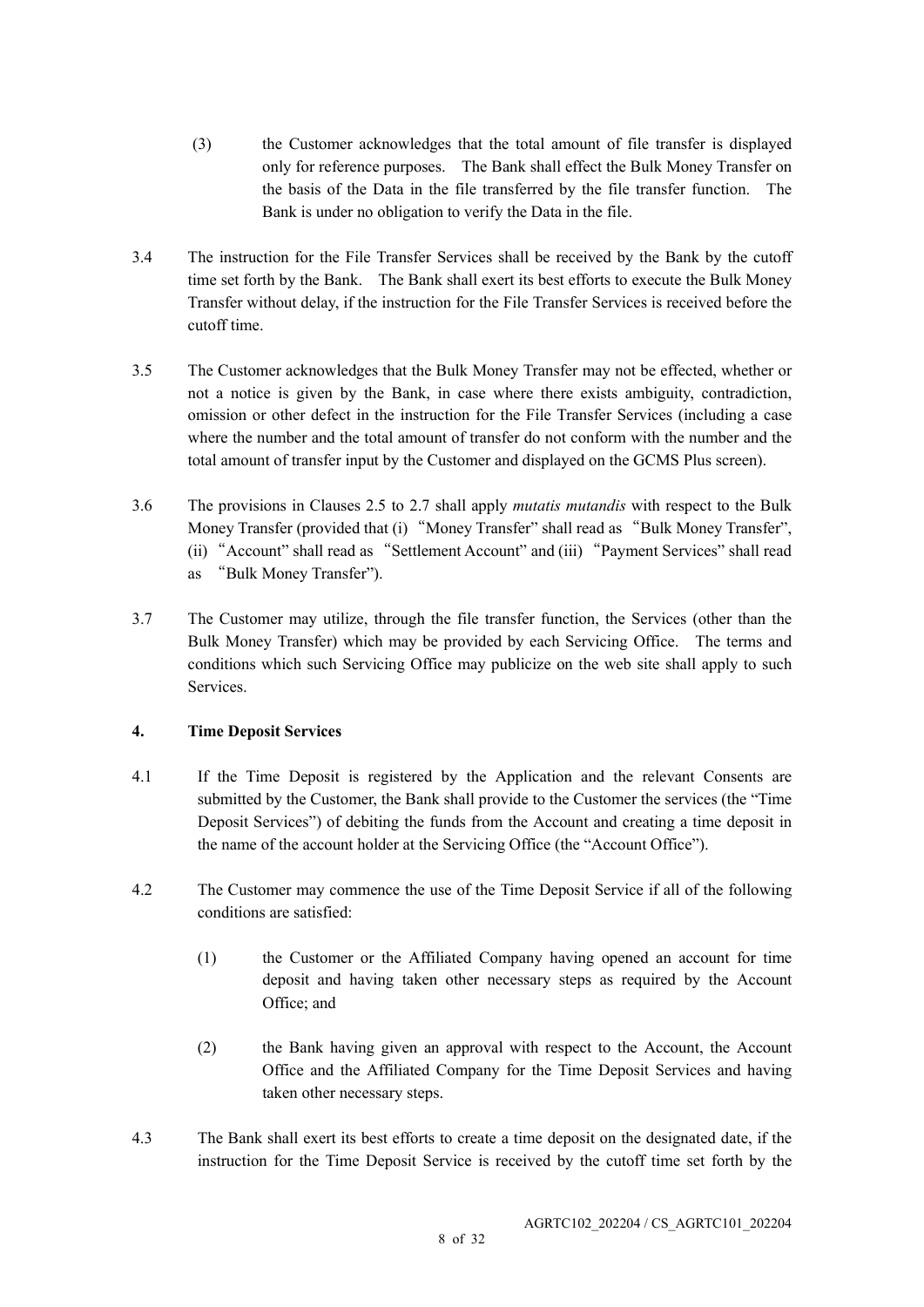Bank.

- 4.4 Unless otherwise agreed upon by the parties, the Customer acknowledges that the Bank may apply to the time deposit created in the Time Deposit Service such interest rate as the Bank may apply to the similar transactions in terms of the amount, term, currency, value date and other conditions.
- 4.5 The Customer acknowledges that, if the designated maturity date is not a banking day in the place where the Account Office is situated, the Bank may designate as the maturity date of such time deposit a banking day in the said place which immediately precedes or succeeds the designated date in accordance with the laws, regulations and customs in the country of the Account Office and the handling procedures of the Bank.
- 4.6 On the maturity of the time deposit created in the Time Deposit Services, the Bank shall transfer the amount of the time deposit with interest thereon to the Account in accordance with the instruction given at the time of the creation of the time deposit or immediately before the maturity date (save in the case where any other instruction is given by the Customer to the Bank with respect thereto), unless there exists security interest created over, attachment made against, the time deposit or any other event which prevents the repayment thereof; provided that the Bank may deduct withholding taxes in accordance with the applicable laws and regulations. In case where the repayment of the time deposit is subject to the presentation of a certificate or bank book or any other requirements, the Bank is under no obligation to repay the time deposit, unless the Customer or the Affiliated Company satisfies such requirements.
- 4.7 In case where the currency designated by the Customer for the time deposit differs from the currency of the Account, the Customer agrees that the Bank may apply such exchange rate as the Bank may deem fit in accordance with the laws, regulations and customs in the country of the Account Office and the handling procedures of the Bank.
- 4.8 The Customer acknowledges that the time deposit may not be created, whether or not a notice is given by the Bank, in any of the following cases, in which case the Customer shall bear any and all losses arising therefrom:
	- (1) where the Customer or the Affiliated Company fails to complete the necessary registration or other procedure or the Bank fails to give an approval with respect to the Account or the Account Office for the Time Deposit Services;
	- (2) where the funds available in the Account are not sufficient for the amount of the time deposit;
	- (3) where there exists security interest created over, or attachment made against, the funds in the Account and the disposition thereof is restricted or prohibited;
	- (4) where the instruction for the Time Deposit Services does not satisfy the conditions set forth by the Account Office or the instruction is received after the cutoff time set forth by the Bank;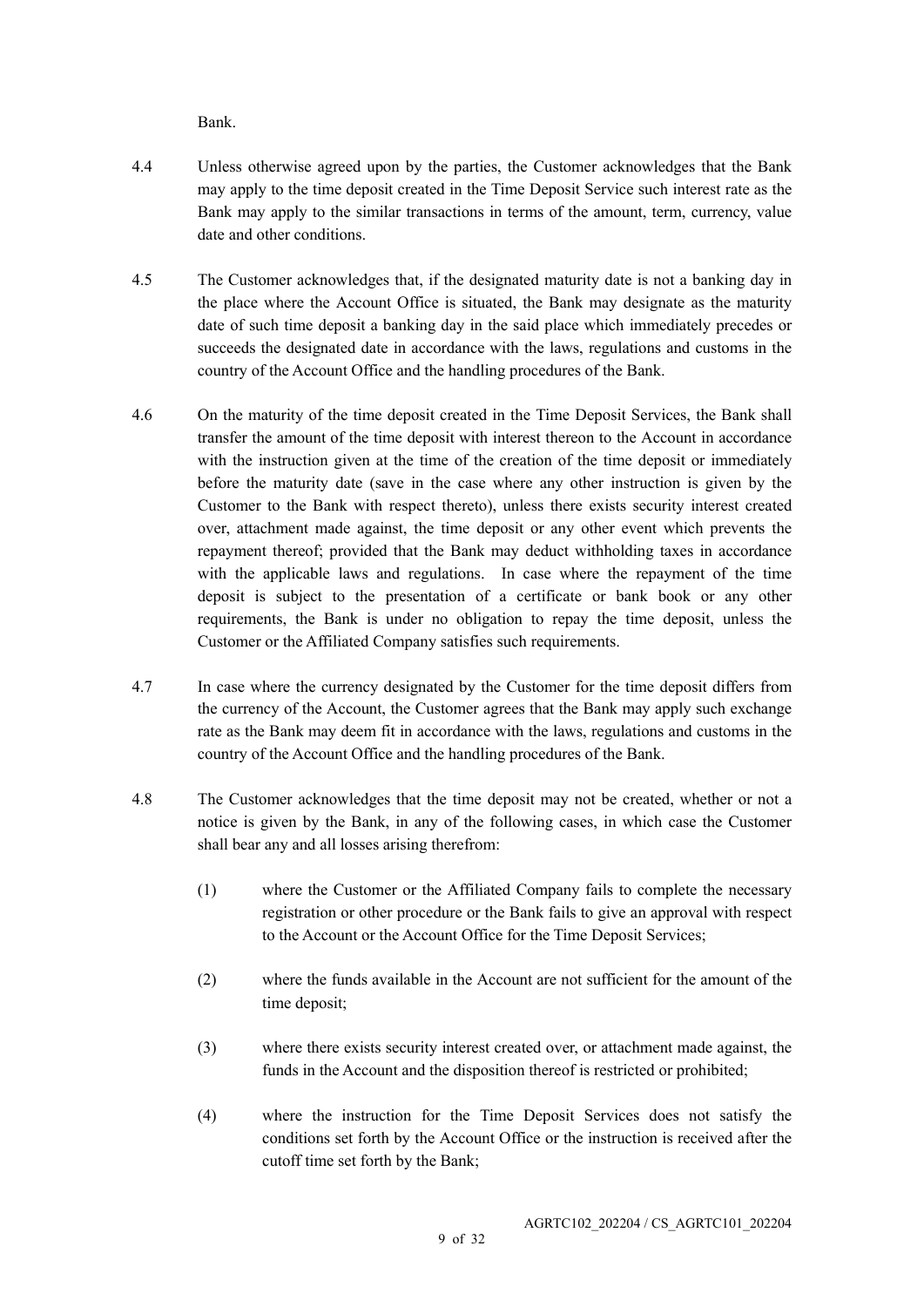- (5) where there exists ambiguity, contradiction, omission or other fault in the instruction for the Time Deposit Services;
- (6) where the Bank observes that the instruction for the Time Deposit Services may not be authorized by the Customer;
- (7) where the creating of time deposit may be in conflict with applicable laws and regulations; and
- (8) where any event occurs which renders the creating of time deposit difficult or impossible.
- 4.9 The Customer shall have no right to cancel or correct an instruction for the Time Deposit Services, if such instruction has been accepted by the Bank. If the Customer requests for the cancellation or correction of the instruction given by the Customer or for the termination of the time deposit before the maturity date, an application shall be made as set forth by the Bank. The Customer acknowledges that the Bank may not effect the termination of the time deposit before the maturity date.
- 4.10 The terms and conditions which the Bank generally applies to similar transactions shall apply with respect to matters not provided for in these Terms and Conditions.

## **5. Beneficiary Advice Services**

- 5.1 If the Beneficiary Advice is registered together with the Payment Services, the Bank shall provide to the Customer the services of sending a payment advice by e-mail (the "Payment Advice E-mail") to the recipient e-mail addresses (the "Recipient E-mail Address") as instructed by the Customer (the "Beneficiary Advice Services").
- 5.2 In case where the holder of the Recipient E-mail Address (the "E-mail Recipient") is an individual (such as an employee of the Customer), the Customer agrees:
	- (1) directly or through the Affiliated Company, to give a prior notice to the E-mail Recipient that the Recipient E-mail Address is provided to the Bank for the purpose of sending the Payment Advice E-mail and to obtain its consent in writing or otherwise (it being understood that the Beneficiary Advice Services are provided subject to such consent);
	- (2) immediately, to suspend the use of the Recipient E-mail Address, if so requested by the E-mail Recipient.
- 5.3 The Bank shall not use the Recipient E-mail Address other than for the purpose of sending the Payment Advice E-mail.
- 5.4 If the Bank is requested by the E-mail Recipient or any third party to suspend the Payment Advice E-mail, the Bank shall, without delay, notify the Customer thereof in writing and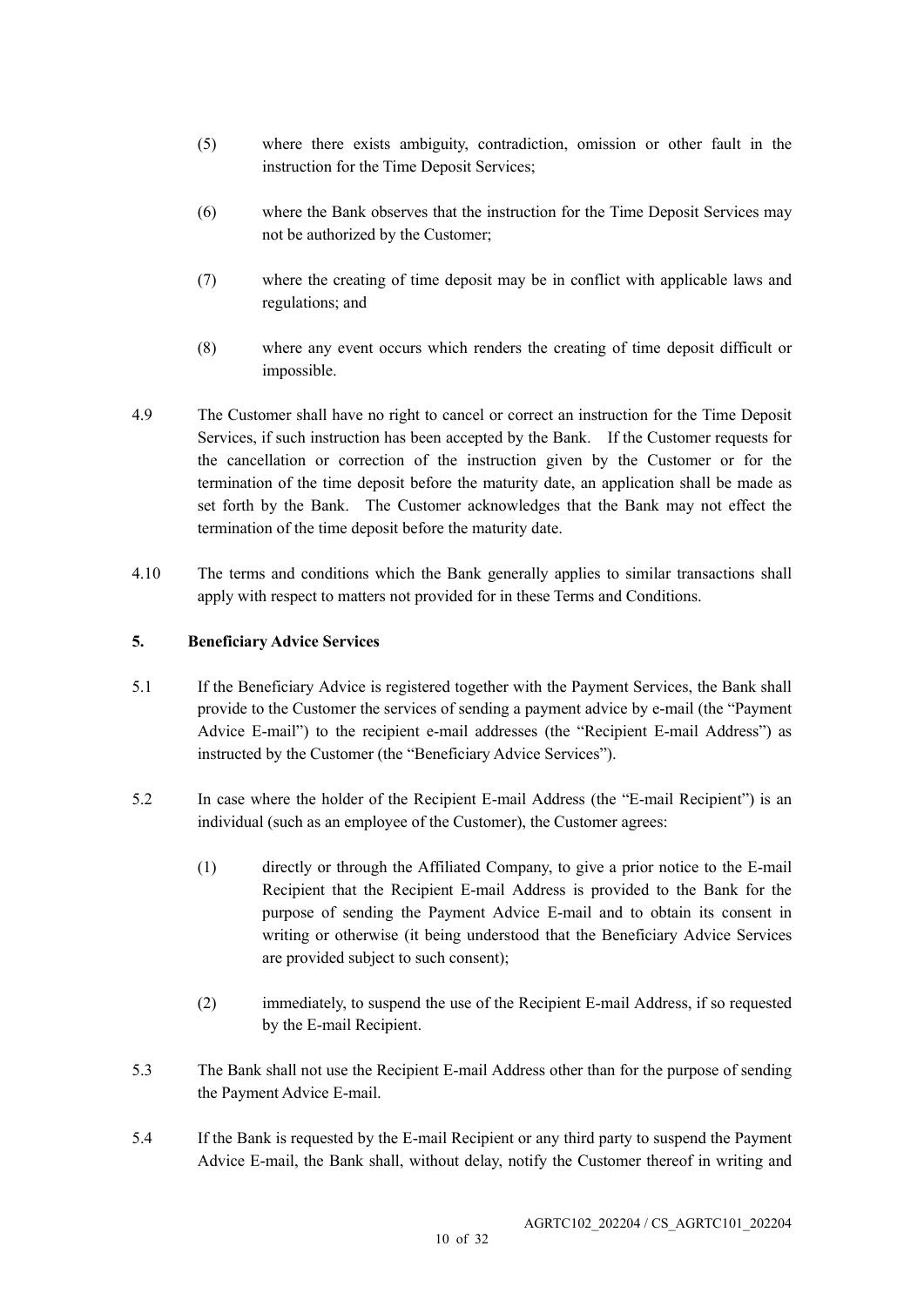may request the Customer to suspend the use the Recipient E-mail Address. If requested to do so, the Customer shall immediately suspend the use of the Recipient E-mail Address. The Bank may, at its discretion, suspend the Beneficiary Advice Services as a whole, if the request to such effect is repeated by the E-mail Recipient or any other third party.

- 5.5 The Customer hereby acknowledges and agrees in relation to the Beneficiary Advice Services as follows:
	- (1) The Bank shall send the e-mail to the Recipient E-mail Address designated by the Customer and is under no obligation to verify the identity of the recipients.
	- (2) The Bank is under no obligation to confirm receipt of the Payment Advice E-mail.
	- (3) The Customer acknowledges that no security measures are taken with respect to the Payment Advice E-mail (including password protection and cryptography), for which the Bank shall not be responsible.
	- (4) The Bank shall not be responsible for any accident (including leakage of information) which may be caused by inaccuracy of the Recipient E-mail Address provided by the Customer.
	- (5) The Bank is under no obligation to deal with queries of the recipient of the Payment Advice E-mail, of which the Customer shall take care on its responsibility.
	- (6) If the Payment Advice E-mail is not received, the Bank is under no obligation to re-send the same.
	- (7) The Customer acknowledges that the Bank may not send the Payment Advice E-mail at any particular time due to the process of the system.

## **6. SEPA Direct Debit Services**

- 6.1 If the SEPA Direct Debit Services is registered by the Application and the relevant Consents are submitted by the Customer, the Bank shall provide to the Customer the services (the "SEPA Direct Debit Services") of collecting funds from the account of the Debtor (as defined in the Payment Services Directive and the rules set forth by the European Payments Council (including their amendments, the "Rules"), hereinafter the same) (the "Debtor Account") to the Account through SEPA Direct Debit (as defined in the Rules, hereinafter the same) ("Direct Debit") in accordance with the instructions of the Customer.
- 6.2 For the purpose of using the SEPA Direct Debit Services, the Customer or the Affiliated Companies shall procure from the Debtor a Mandate (as defined in the Rules, hereinafter the same) valid and necessary to execute the Direct Debit. The Customer and the Affiliated Companies hereby acknowledge that the SEPA Direct Debit Services may not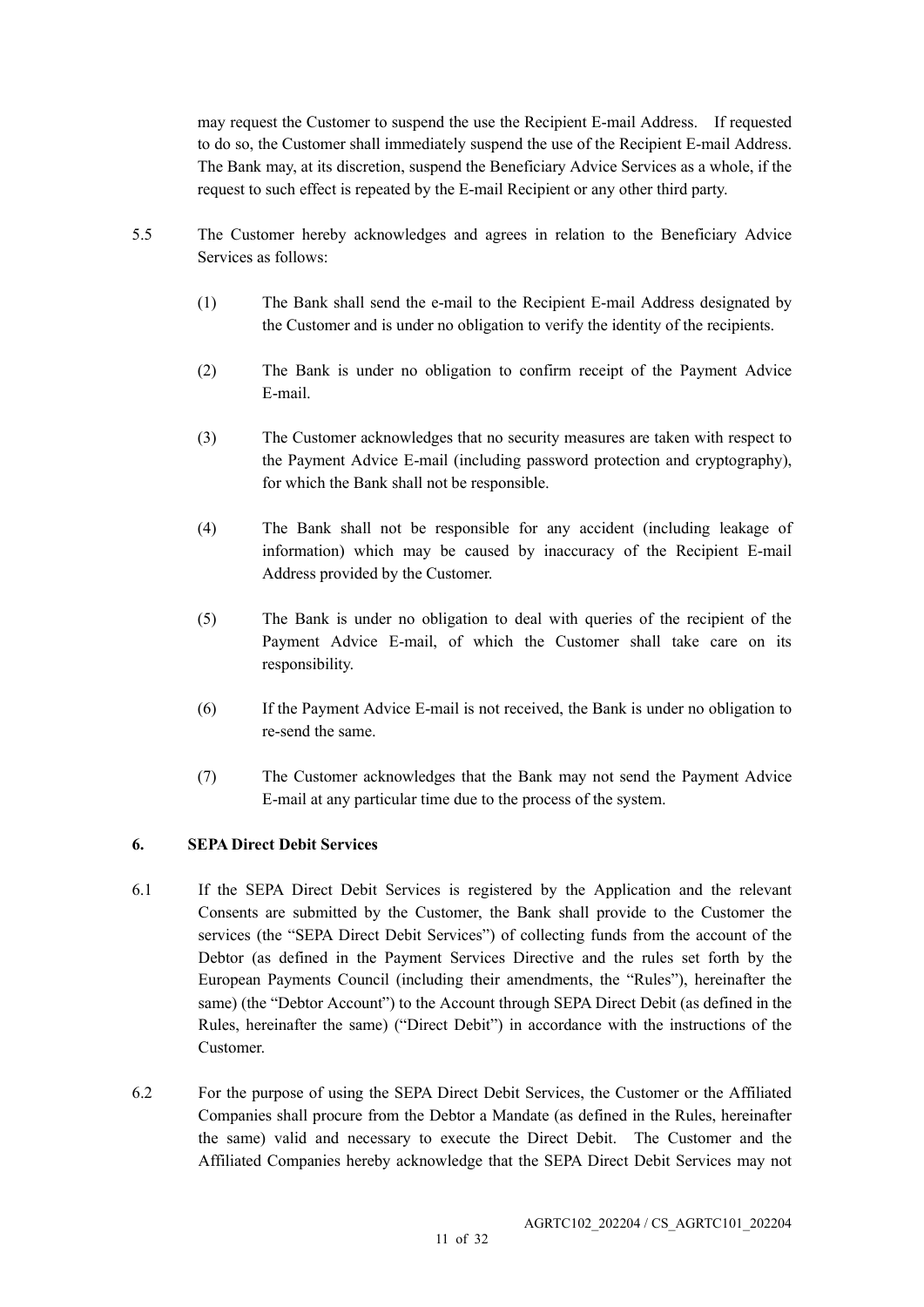be provided, if such Mandate is not procured. The Customer shall provide the Bank with information necessary to effect the SEPA Direct Debit Services (including the Mandate ID, etc.) (the "Mandate Information") as part of the Direct Debit instructions. The Customer agrees to indemnify the Bank against all losses and damages arising out of errors in the Mandate Information included in the instructions of the Customer.

- 6.3 In case where the Customer utilizes the SEPA Direct Debit Services with respect to the Accounts which the Customer or the Affiliated Companies maintain with the Bank, the following provisions shall apply:
	- (1) The Bank is hereby authorized to debit the Accounts with the charges required for Direct Debit, without any check or any withdrawal slip with its bank book. The foregoing provisions shall apply with respect to the charges for the cancellation and correction of Direct Debit instructions made by the Customer to the Bank.
	- (2) Direct Debit may be executed through the head office and branches of the Bank and the Financial Institutions Concerned. The Bank is hereby authorized to decide, at its discretion, on the ways and means of executing Direct Debit (concerning the routes, the ways of transmission of instructions with the Financial Institutions Concerned, Clearing and Settlement Mechanism (as defined in the Rules, hereinafter "CSM") and other related matters). In executing Direct Debit, the Bank and the Financial Institutions Concerned may rely on the identifying account number (IBAN (as defined in the Rules, hereinafter the same)) or other numerical/alphabetical information included in the Customer's instruction. The Customer shall be responsible for the consistency between such identifying information and parties named and shall indemnify the Bank against any damages which the Bank may incur as a result of any inconsistency thereof.
	- (3) The Customer agrees that the SEPA Direct Debit Services shall be provided in accordance with the Rules and other rules applicable to SEPA Direct Debit (the "SEPA Direct Debit Regulations"), the local customs and practices, laws and regulations or the handling procedures of the Bank and the Financial Institutions Concerned.
	- (4) The Bank's rules applicable to the SEPA Direct Debit and other related terms and condition which the Bank generally applies to similar transactions shall apply with respect to matters not provided for in the Basic Agreement and these Terms and Conditions.
	- (5) The Customer and Affiliated Companies (a) agree that the Bank may provide, for the purpose of Direct Debit, the information necessary to identify the Creditor (as defined in the Rules, hereinafter the same) of Direct Debit, including their names and addresses and the account number of the Accounts by listing the information on Direct Debit or through other methods and (b) undertake to provide the information necessary to identify the Debtor, including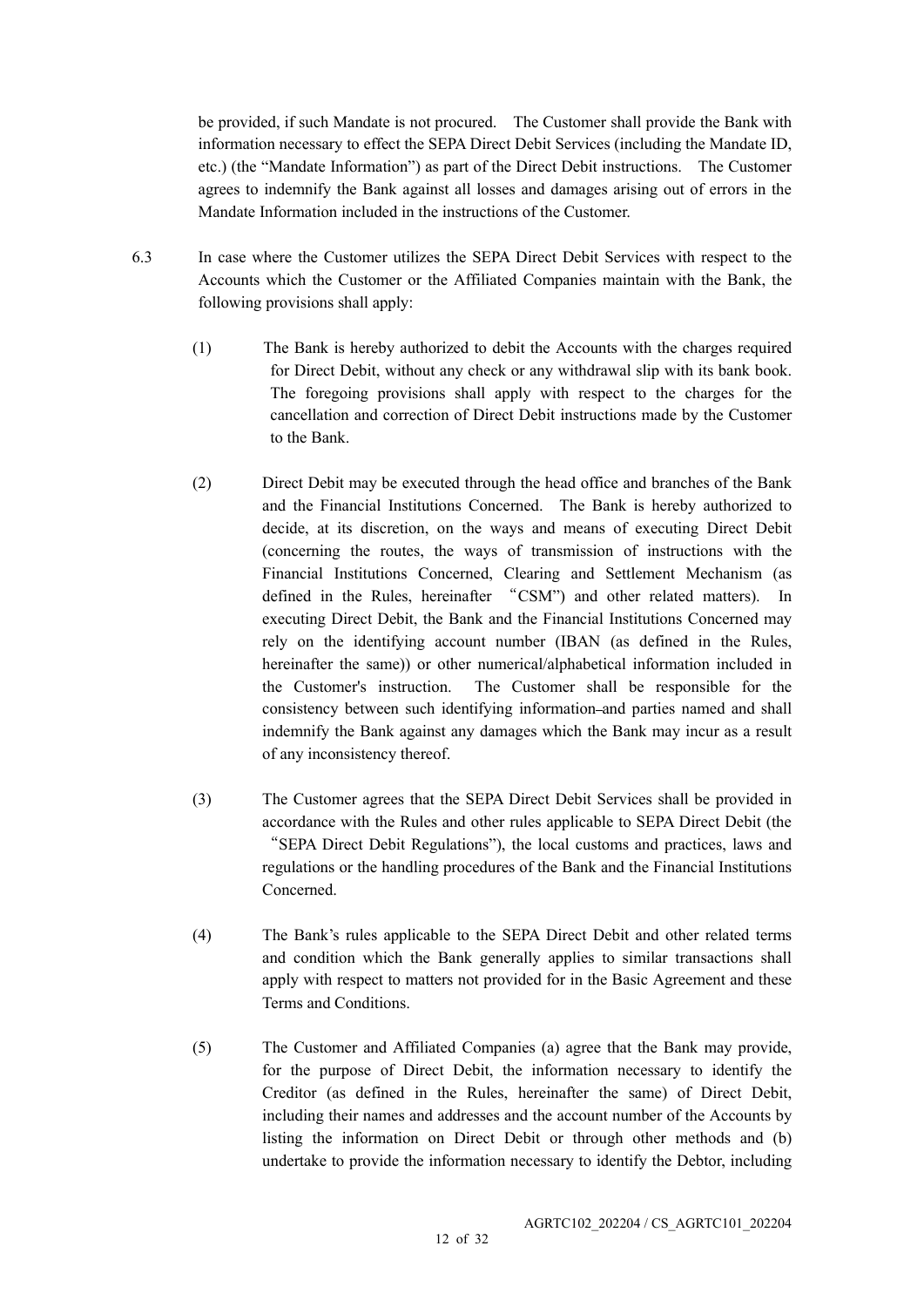the name, address and account number of the Debtor, if required by the competent authorities or other public bodies or pursuant to the treaties, laws, regulations, customs, practices or international regulations and agreements.

- 6.4 In case where the Customer utilizes the SEPA Direct Debit Services with respect to the Accounts which the Customer or the Affiliated Companies maintain with Financial Institutions Concerned other than the Bank, the following provisions shall apply:
	- (1) Direct Debit relating to the Accounts maintained with Financial Institutions Concerned other than the Bank shall be executed by transmitting Direct Debit instructions by the Bank to the Financial Institutions Concerned. The Bank is hereby authorized to decide, at its discretion, on the ways and means of transmitting Direct Debit instructions. In executing Direct Debit, the Bank and the Financial Institutions Concerned may rely on the identifying account number (IBAN) or other numerical/alphabetical information included in the Customer's instruction. The Customer shall be responsible for the consistency between such identifying information and parties named and shall indemnify the Bank against any damages which the Bank may incur as a result of any inconsistency thereof.
	- (2) The obligations of the Bank in this Clause 6.4 shall be limited to transmitting Direct Debit instructions to the Financial Institutions Concerned with which the Accounts are maintained. The Bank shall in no case be liable in relation to the execution of Direct Debit by the Financial Institutions Concerned.
	- (3) The Customer agrees that the SEPA Direct Debit Services shall be provided in accordance with the SEPA Direct Debit Regulations, the local customs and practices, laws and regulations or the handling procedures of the Bank and the Financial Institutions Concerned.
	- (4) The Bank's rules applicable to the SEPA Direct Debit and other related terms and conditions which the Bank generally applies to similar transactions shall apply with respect to matters not provided for in the Basic Agreement and these Terms and Conditions.
- 6.5 The Bank shall exert its best efforts to execute Direct Debit or to transmit Direct Debit instructions without delay, if the instruction for the SEPA Direct Debit Services is received by the Bank before the cutoff time set forth by the Bank.
- 6.6 The Customer acknowledges that Direct Debit may not be executed or may be refunded, whether or not a notice is given by the Bank, in any of the following cases:
	- (1) where the funds available in Debtor Account are not sufficient for Direct Debit;
	- (2) where there exists security interest created over, or attachment made against, the funds in Debtor Account and the disposition thereof is restricted or prohibited;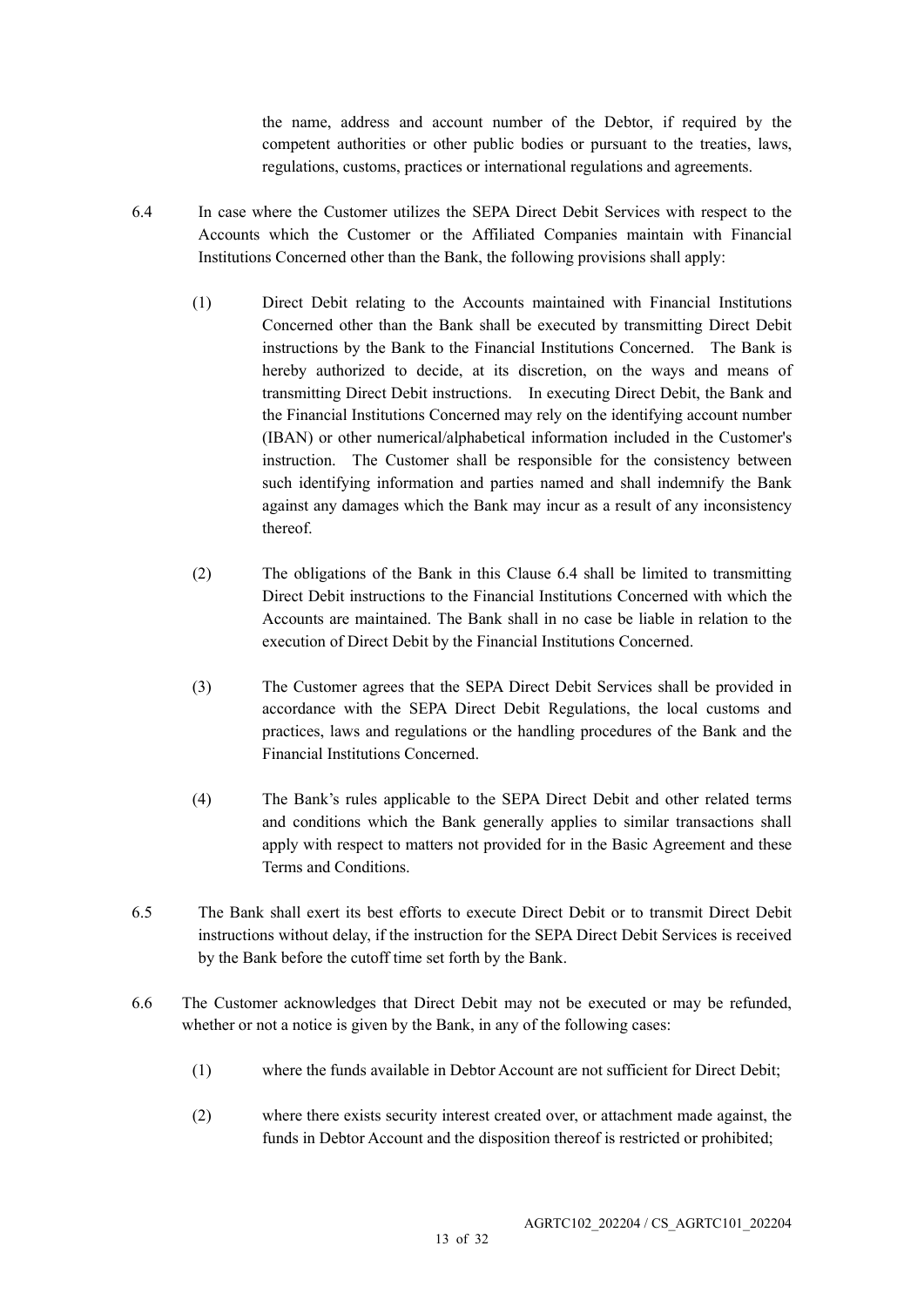- (3) where the instruction for the SEPA Direct Debit Services does not satisfy the conditions set forth by the Bank;
- (4) where there exists ambiguity, contradiction, omission or other defect in the instruction for the SEPA Direct Debit Services;
- (5) where the Bank observes that the instruction for the SEPA Direct Debit Services may not be authorized by the Customer;
- (6) where the execution of Direct Debit may be in conflict with applicable laws and regulations;
- (7) where there exist errors in the Mandate or discrepancy between the instruction of Direct Debit (including the Mandate Information) and the Mandate;
- (8) where the Pre-notification (as defined in the Rules) has not been duly effected by the Creditor to the Debtor, necessary for executing the Direct Debit;
- (9) where the Bank determines that the creditworthiness of the Customer or the Affiliated Companies, being the holder of the Account, is not satisfactory for the execution of Direct Debit;
- (10) where the Debtor refuses payment or requests refundment on a reasonable ground;
- (11) where the requirements provided for in the SEPA Direct Debit Regulations are not satisfied;
- (12) where any event occurs which renders Direct Debit difficult or impossible.
- 6.7 The Customer shall have no right to cancel or correct instructions for the SEPA Direct Debit Services, if such instruction has been accepted by the Bank. If the Customer requests for cancellation or correction of the instruction given by the Customer or for reversal of any executed Direct Debit, an application shall be made as set forth by the Bank. The Customer acknowledges that cancellation and reversal of Direct Debit may not be effected due to the involvement of Financial Institutions Concerned or otherwise and that fees and other costs may be charged or deducted from the funds to be transferred by Financial Institutions Concerned. The Bank is hereby authorized to decide, at its discretion, on the ways and means of cancellation and reversal of Direct Debit (concerning the routes, the ways of transmission of instructions with the Financial Institutions Concerned, CSM and other related matters).
- 6.8 The Customer shall bear the costs and expenses which may be incurred in relation to cancellation and reversal of Direct Debit (including those incurred where cancellation and reversal are not executed). The Customer shall indemnify the Bank from any damages which may be incurred in relation to cancellation and reversal of Direct Debit (including those incurred where cancellation and reversal are not executed). The Bank shall not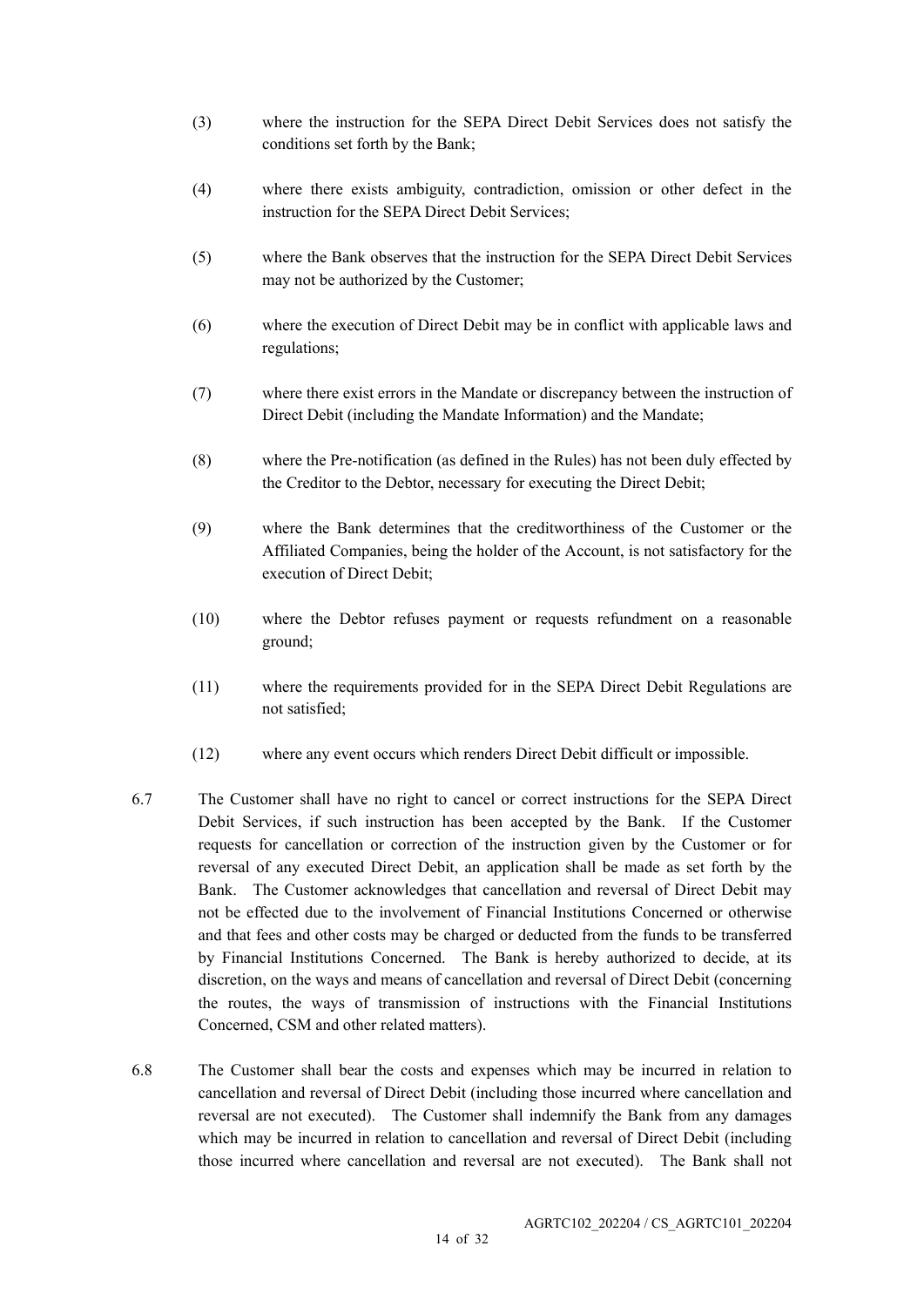indemnify the Customer for such damages. The Bank is hereby authorized to debit from the Accounts the amount to compensate for such costs, expenses and damages without any check or any withdrawal slip with its bank book.

6.9 The Bank shall, in principle, continue to provide the SEPA Direct Debit Services to the Customer to whom it provides such service even in the event of the Bank's corporate reorganisation; provided, however, that if corporate reorganisation of the Bank will render it unable to provide such service to such the Customer, the Bank shall immediately provide notice thereof to such the Customer.

## **7. Cash Forecasting Services**

- 7.1 Once the Customer has submitted the Cash Forecasting Service Application, Memorandum Regarding the Cash Forecasting Service and other documents designated by the Bank, the Bank will then provide the Customer with the Cash Forecasting Service, which allows the Customer to manage and analyze information pertaining to the Account designated in the aforementioned documents and other information.
- 7.2 The Customer may commence the use of the Cash Forecasting Service if all of the following conditions are satisfied:
	- (1) the Customer having taken necessary steps as required by the Bank; and
	- (2) the Bank having given an approval with respect to the Account, the Servicing Office and the Affiliated Company for the Cash Forecasting Service and having taken other necessary steps.
- 7.3 The Customer acknowledges the following items:
	- (1) the accuracy of the information provided by the Bank may be affected by computer processing restrictions and otherwise, and that information may not be provided on a real time basis; and
	- (2) all forecasts provided in the Cash Forecasting Service are merely a reflection of the future deposits, deductions, transfers or other transactions that the Customer has instructed or informed the Bank of from time to time, and the Bank does not generate any forward-looking information or predictions.
- 7.4 The Customer shall make queries directly with the Servicing Office (and, if the information relates to the accounts of an Affiliated Company, through such Affiliated Company) with respect to any irregularities in the information provided in the Cash Forecasting Service.

## **8. File Encryption Services**

8.1 If the Customer provides the Bank with instructions for certain services in a file that has been encrypted based on the public key provided by the Bank (the "Instructions"), the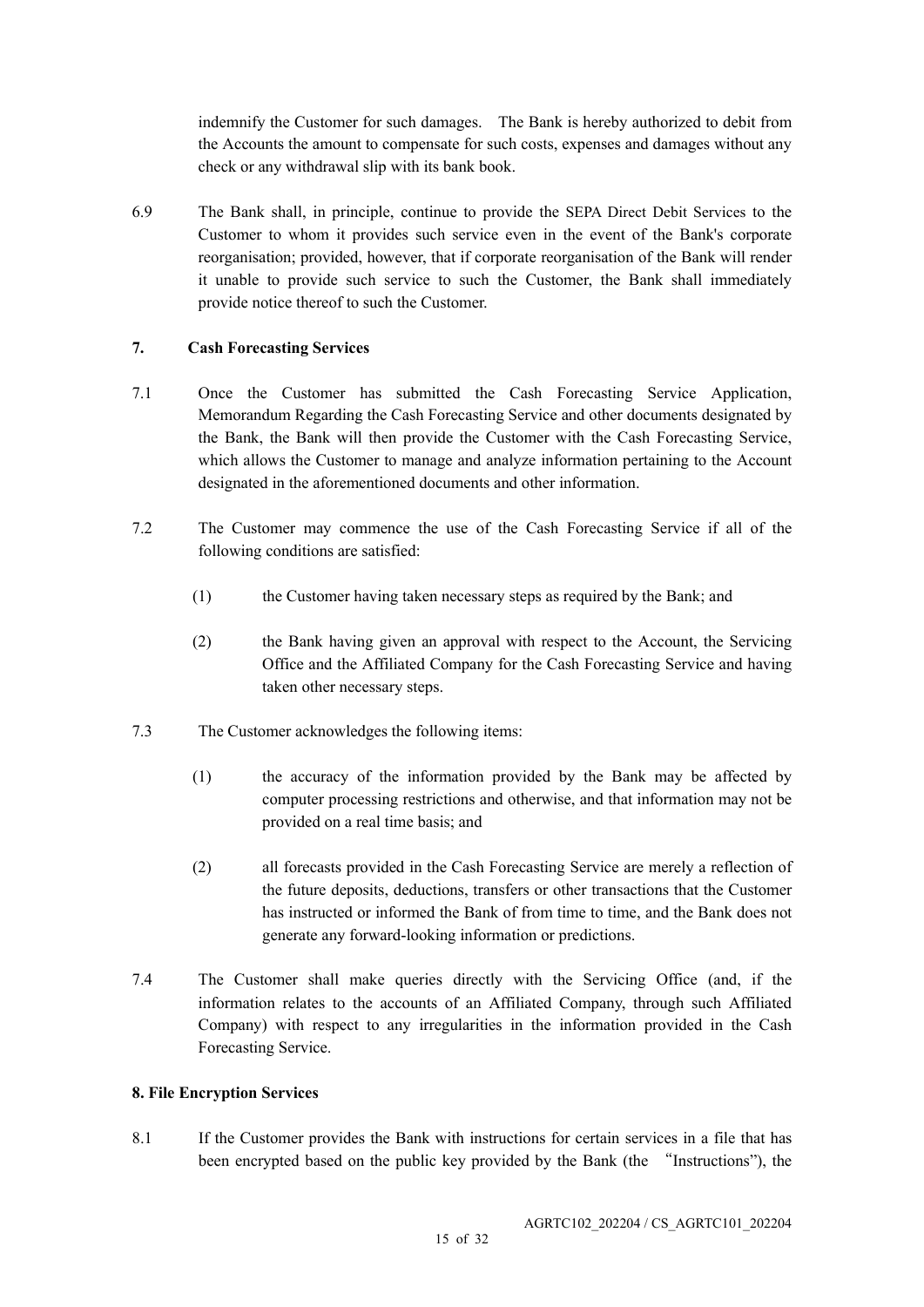Bank shall receive the Instructions from the Customer and shall decrypt the Instructions (the "File Encryption Services").

- 8.2 If the Bank is unable to decrypt the Instructions, the Bank has no obligation to perform services related to the Instructions, and the Bank shall not be liable to the Customer for any damages caused to the Customer as a result thereof.
- 8.3 As long as the Bank has conducted decryption pursuant to Clause 8.1 and performed the services related to the Instructions, the Bank shall treat such services as valid and effective, even if there is any illegal use by a third party or any other accidents in connection with the instructions and information contained in the encrypted file. The Bank shall not be liable to the Customer for any damages caused to the Customer as a result thereof.
- 8.4 The Customer shall, on its responsibility, prepare the encryption. The Bank has no obligation to verify the contents of the encryption by the Customer, and the Bank shall not be liable for any damages caused to the Customer due to errors in the encryption by the Customer or any other events attributable to the Customer.
- 8.5 The Customer shall, on its responsibility, manage the key used for encryption.
- 8.6 If the provision of the File Encryption Services has been suspended for any reason, the Customer must, on its responsibility, destroy all information provided by the Bank for the File Encryption Services.

## **9. GCMS Plus Supplemental Tool**

- 9.1 If the GCMS Plus Supplemental Tool (the "Supplemental Tool") is registered by the Application, the Bank shall be deemed to have granted the Customer a non-exclusive and non-transferable right to use the Supplemental Tool subject to these Terms and Conditions.
- 9.2 The Supplemental Tool forms part of the Software, to which the provisions of the Basic Agreement shall apply.

## **10. Affiliated Company**

If the Customer registers by the Application any Accounts, information and transactions of an Affiliated Company and the relevant Consent is submitted by such Affiliated Company, the Bank agrees to provide to the Customer the Services with respect to such Accounts, information and transactions.

## **11. Personal Information**

11.1 The Bank may use the personal information (such as the name, section/department, title, telephone number, facsimile number and e-mail address, which identifies any particular individual) provided by the Customer and Affiliated Companies in relation to the Services for the following purposes: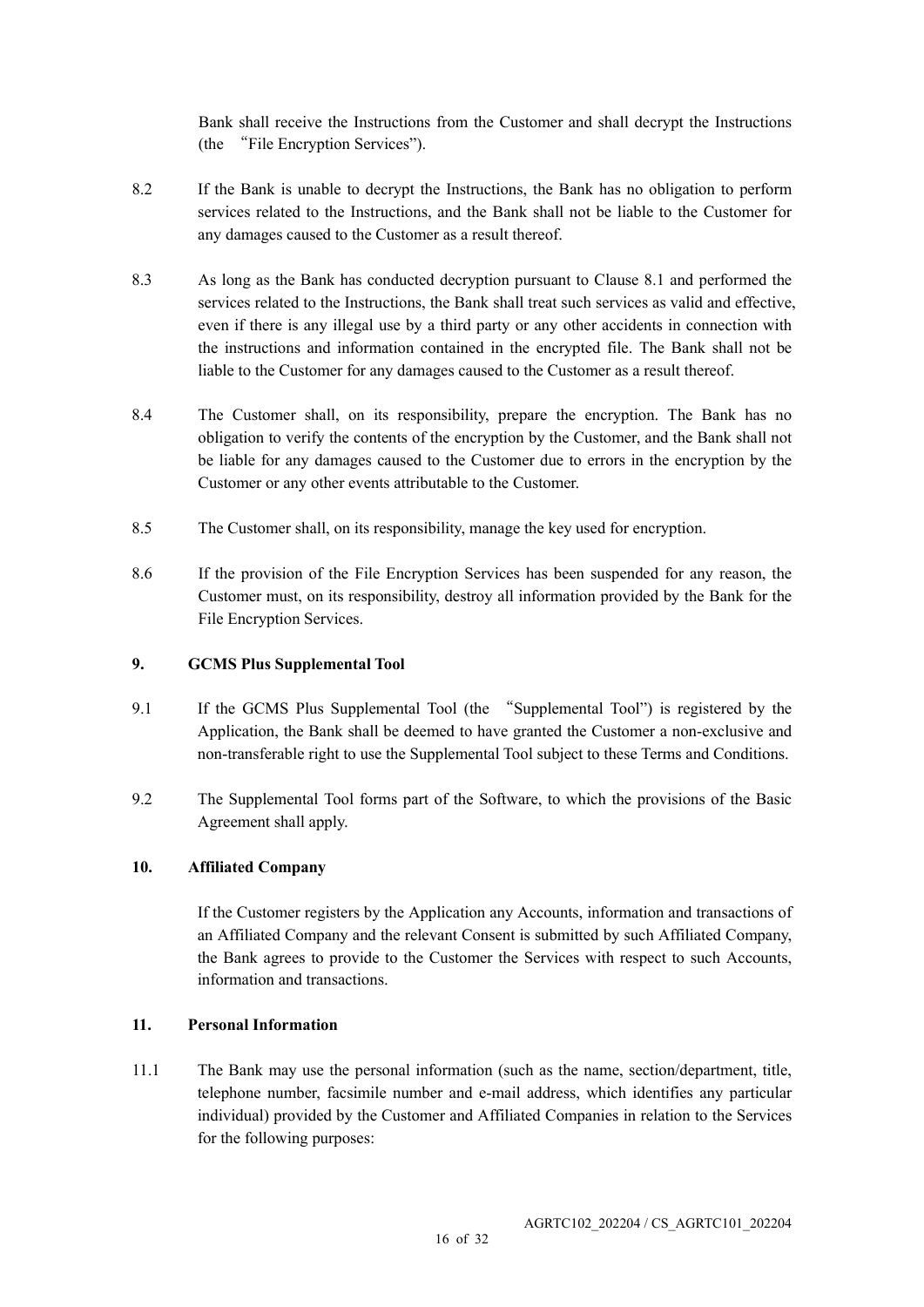- (1) to administer the application for, and implementation of, the Services;
- (2) to verify the identity of any person under all valid treaties, laws, cabinet orders, ministerial ordinances, regulations, notices, guidelines and any other laws, rules or regulations that are applicable now or hereafter and the qualification for the Services;
- (3) to make research and development for financial instruments and services, including the market research and data analysis and the questionnairing to be conducted internally by the Bank;
- (4) to propose any financial instruments and services of the Bank and its affiliated and other related companies, by direct mailing or otherwise;
- (5) to exercise the rights and to perform the obligations in accordance with applicable laws and contracts with the Customer; and
- (6) other than the foregoing, to facilitate the transactions with the Customer.
- 11.2 If and when it provides personal information of a person to the Bank, each of the Customer and the Affiliated Companies shall procure the prior written consent of such person.
- 11.3 The Bank may regard personal information of a person provided to the Bank as being consented to by such person.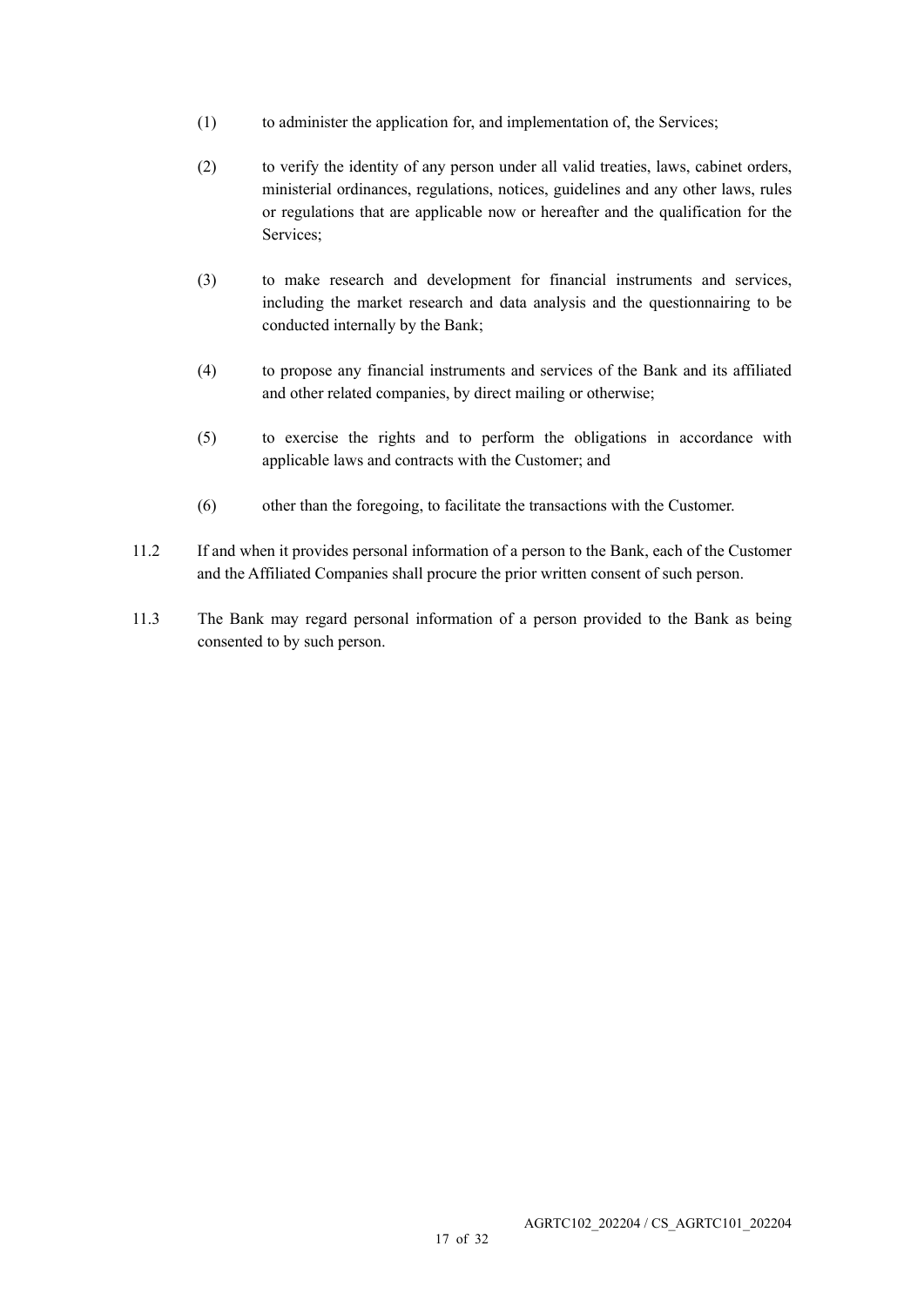#### (Japanese)

GCMS Plus 基本契約書(利用会社と銀行との間で COMSUITE 基本契約書が締結された場合、 「GCMS Plus 基本契約書」を「COMSUITE 基本契約書」と読み替える)(「基本契約書」)の 規定の他、以下に定める条件(「本規定」)が、本規定にもとづき銀行が利用会社に対して 提供するサービスに適用される。基本契約書において定義された用語は、本規定において も同様の意味を有する。

#### 第1条 (照会サービス)

- 1 利用会社がサービス申込書において以下に記載するサービスを選択し、サービス 同意書を提出した場合、銀行は、利用会社に対し、その選択に従い対象口座その 他の情報について以下のサービス(「照会サービス」)を提供する。
	- ① 口座情報照会サービス
	- ② 被仕向送金到着・入金案内照会サービス
	- ③ 取引残高照会サービス
	- ④ 計算書照会サービス
	- ⑤ 仕向送金計算書照会サービス
	- ⑥ プーリング利息計算書照会サービス
	- ⑦ その他の情報照会サービス
- 2 利用会社は、コンピューター処理上の制約その他の理由により、銀行が提供する 情報の正確性が影響を受ける場合があること、および提供される口座情報が必ず しも提供時点における最新の情報ではないことを了解する。
- 3 利用会社は、照会サービスにより提供された情報について疑義を生じた場合、(関 連会社の口座および取引にかかる情報については、当該関連会社を通じ)取引拠 点に対し直接照会を行うものとする。
- 第1条の2 (プーリング利息計算書照会サービス)

利用会社が第 1 条第 1 項第 6 号のプーリング利息計算書照会サービスを利用する場合にお いては、他の別途の合意が無い限り、以下の規定を適用する。

- ① 利用会社は、以下(a)から(d)までに該当する場合に、プーリング利息計算 書照会サービスの利用を開始することができる。
	- (a) 参加会社(口座間の資金の振替・送金等により企業グループの資金管理 を可能にする銀行所定のサービス(「プーリング・サービス」)における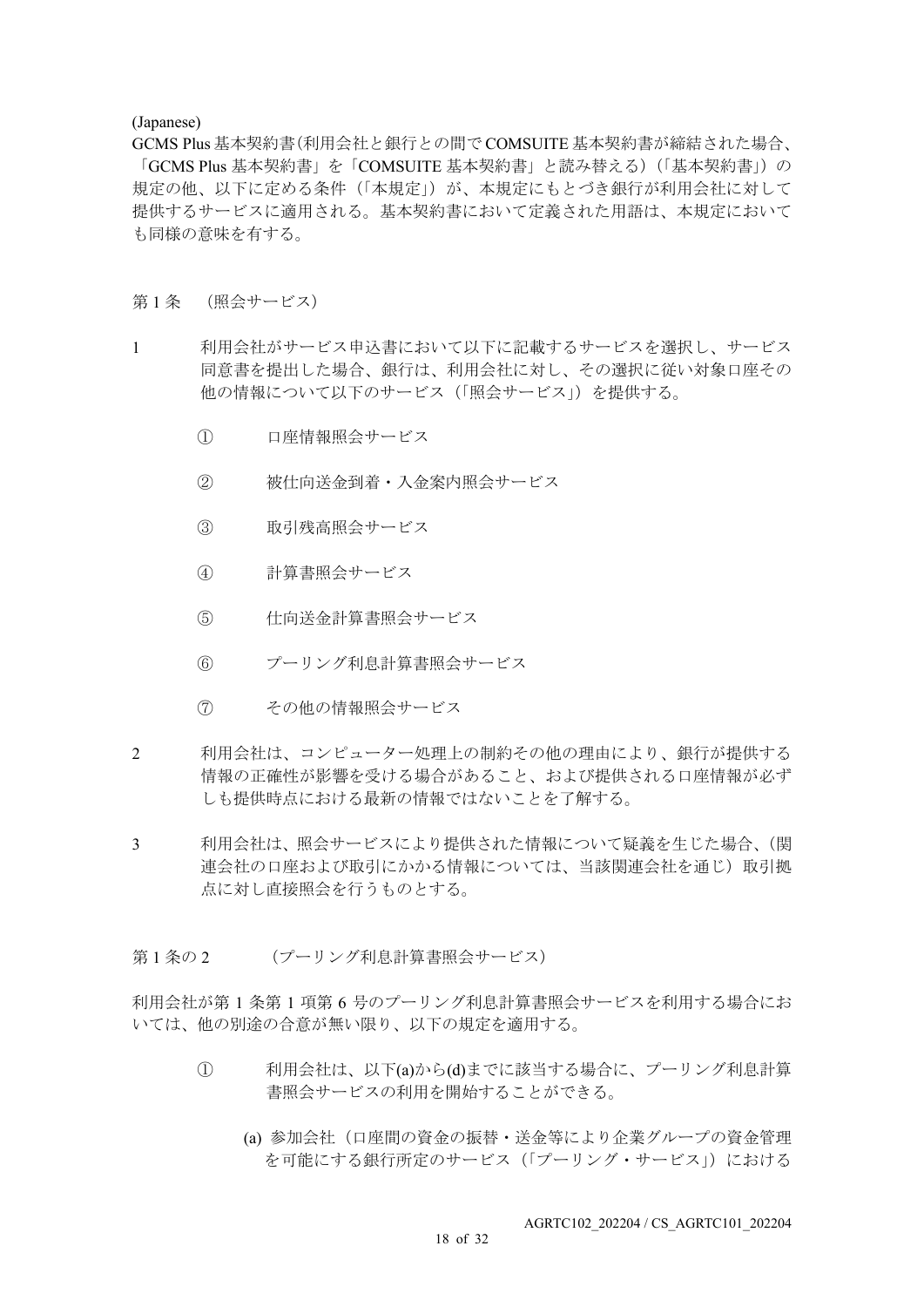参加会社をいう。以下同じ)が利用会社としてサービス申込書において プーリング利息計算書照会サービスを選択する場合においては、幹事会 社(プーリング・サービスにおける幹事会社をいう。以下同じ)が利用 会社としてサービス申込書においてかかる選択を行っている場合

- (b) 幹事会社および参加会社のいずれにも該当しない者が利用会社として サービス申込書においてプーリング利息計算書照会サービスを選択する 場合においては、幹事会社が利用会社としてサービス申込書においてか かる選択を行っている場合
- (c) (a)または(b)に定めるものの他、利用会社が、プーリング利息計算書照会 サービスの開始のために必要となる銀行所定の手続を全て完了した場合
- (d) 対象口座、取引拠点および関連会社をプーリング利息計算書照会サービ スの対象とすることについて、銀行が承認し、所定の手続きを完了した 場合
- ② 幹事会社および参加会社に係るプーリング利息計算書における対象口座 に係る口座情報、利息に関する情報、および利息の決済方法については、 幹事会社が指定するものとする。
- ③ プーリング利息計算書照会サービスの条件変更は、幹事会社のみが行う ことができる。プーリング利息計算書照会サービスの解約は、利用会社 の申入れにより行うことができ、解約により当該利用会社によるプーリ ング利息計算書照会サービスの利用は終了する。これらの場合において、 幹事会社の申入れによるプーリング利息計算書照会サービスの条件変更 または解約の効力は、プーリング・サービスにおける当該幹事会社以外 の利用会社のプーリング利息計算書照会サービスに対しても及ぶものと する。幹事会社は、当該条件変更または解約についてプーリング・サー ビスにおける当該幹事会社以外の利用会社の同意を得なければならない。 幹事会社の申入れにより、プーリング利息計算書照会サービスに係るプ ーリング・サービスが解約その他の事由により終了した場合も同様の取 扱いとする。
- ④ 利用会社は、(a)プーリング利息計算書における数字その他の記載内容が、 銀行における標準的な計算方法による計算にもとづくものであること、 (b)プーリング利息計算書における数字その他の記載内容を、利用会社が 自己の責任において確認し、利用すること、(c)本件システムの保守・管 理に必要な場合、またはサービスの変更その他合理的な理由がある場合、 銀行が、利用会社の了承を得ずに、また利用会社に事前に通知すること なくプーリング利息計算書照会サービスの利用を一時停止することがで きること、および(d)銀行が、利用会社に対し書面により 30 日の事前の通 知を行うことにより、プーリング利息計算書照会サービスを終了するこ とができることに同意する。
- ⑤ 第 1 条第 2 項に規定される他、銀行は、プーリング利息計算書における 数字その他の記載内容が正確でない場合においても、これにより利用会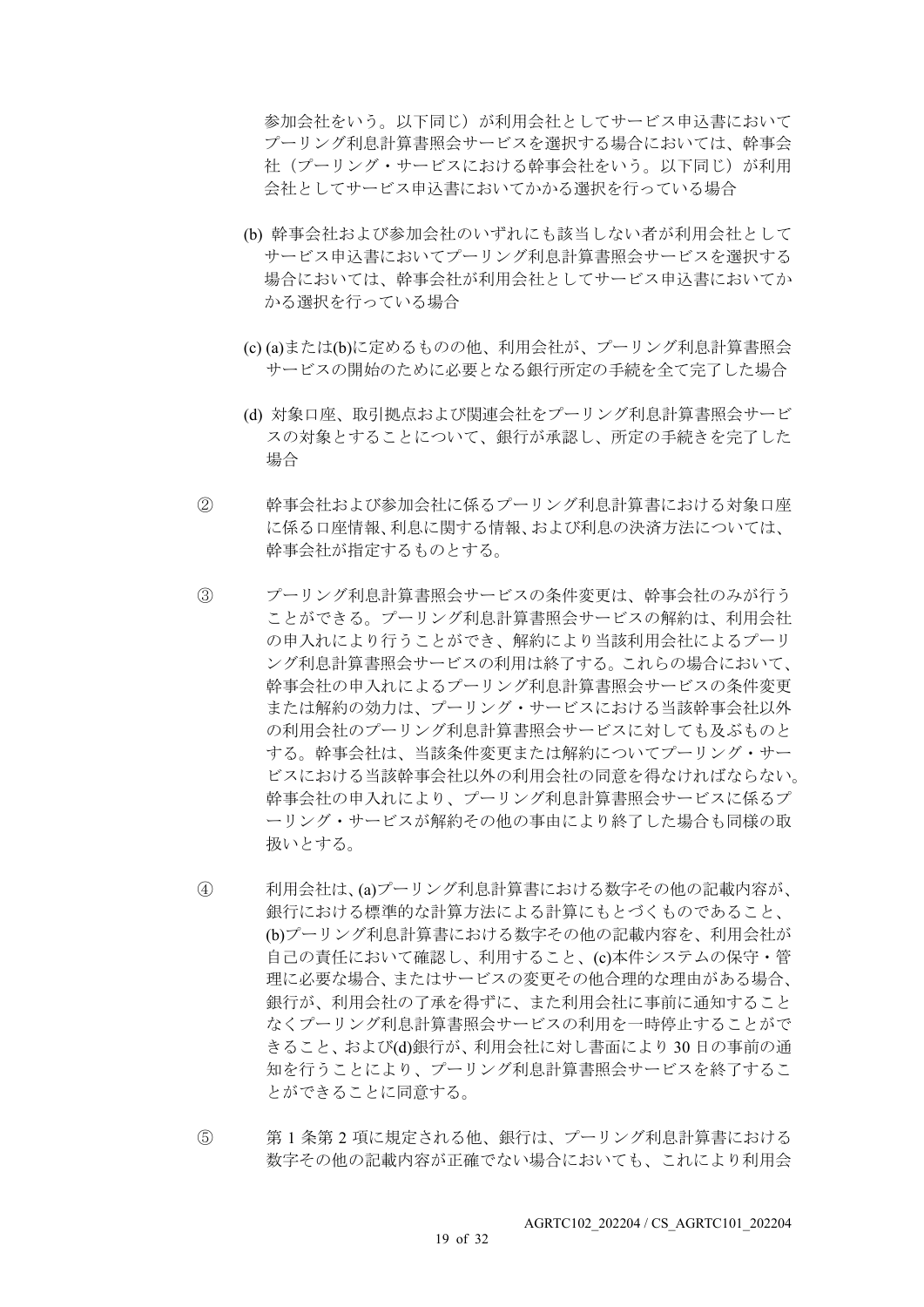社に生ずる損害につき、責任を負わない。

- 第1条の3 (バーチャルアカウントサービス)
	- ① 本規定において、以下の用語は、以下に定義する意味を有する。

「**BIN**」とは、「Bank Identification Number(銀行識別コード)」の略であ り、銀行が各口座を識別するために付与する番号をいう。

「バーチャルアカウントサービス」とは、利用会社がバーチャルアカウ ント番号に基づき対象口座に資金を送金した者を特定するために、顧客 ID 番号を BIN に関連付けるサービスをいう。

「バーチャルアカウント番号」とは、BIN およびこれに関連付けられた 顧客 ID 番号をいう。

「顧客 **ID** 番号」とは、利用会社が銀行所定の手続に従い、BIN に関連付 けられた番号として付与する番号をいう。

- ② 第 1 条の規定にかかわらず、利用会社がバーチャルアカウントサービス を利用する場合、本条の規定を適用する。
- ③ 利用会社がサービス申込書においてバーチャルアカウントサービスを選 択し、銀行所定の書類を提出した場合、銀行は、利用会社に対し、その 選択に従いバーチャルアカウントサービスを提供する。
- ④ 銀行は、利用会社に対して、バーチャルアカウントサービスに関連して、 自己裁量において合理的に適切とみなす方法により、対象口座への送金 明細を提出するものとする。
- ⑤ 利用会社は、次の各号すべてに該当する場合に、バーチャルアカウント サービスの利用を開始することができる。
	- (a) 利用会社が、バーチャルアカウントサービスの開始のために必要と なる銀行所定の手続を全て完了した場合
	- (b) 対象口座をバーチャルアカウントサービスの対象とすることについ て、銀行が承認し、所定の手続きを完了した場合
- ⑥ 利用会社は、コンピューター処理上の制約その他の理由により、銀行が 提供する情報の正確性が影響を受ける場合があること、および提供され る情報が必ずしも提供時点における最新の情報ではないことを了解する。
- ⑦ 利用会社は、バーチャルアカウントサービスにより提供された情報につ いて疑義を生じた場合、(関連会社にかかる情報については、当該関連会 社を通じ)取引拠点に対し直接照会を行うものとする。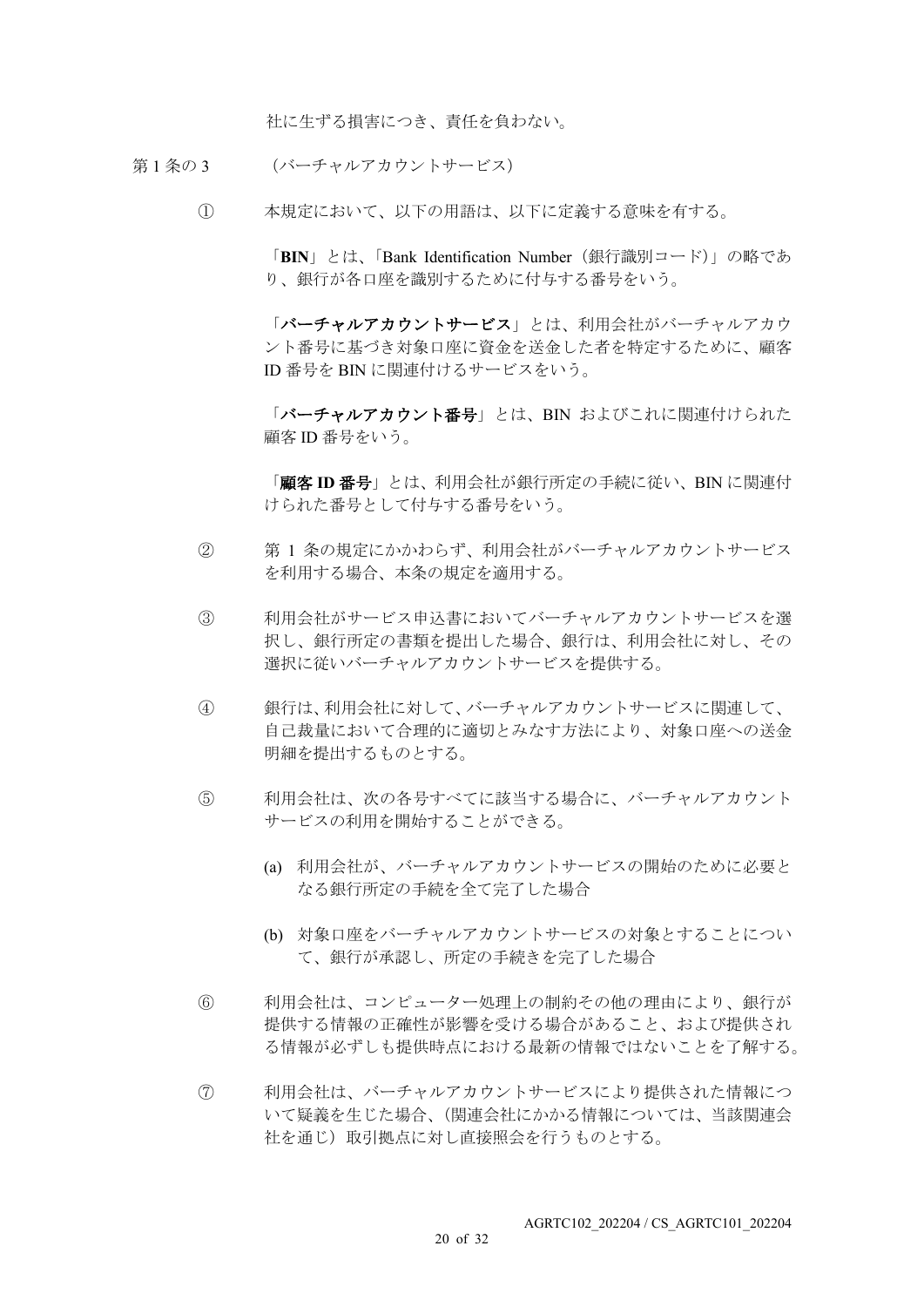第2条 (送金サービス)

- 1 利用会社が、サービス申込書において送金サービスを選択し、サービス同意書を 提出した場合、銀行は、利用会社に対し、その選択に従い対象口座から他の口座 への送金その他の資金移動(「送金等」)にかかるサービス(「送金サービス」)を 提供する。
- 2 利用会社または関連会社が銀行に保有する対象口座につき利用会社が送金サービ スを利用する場合、以下の規定を適用する。
	- ① 銀行は、送金等の実施につき、小切手または払戻請求書および預金通帳を 徴求することなく、送金等にかかる金額(送金手数料、電信料、ハンドリ ング・コミッション、支払銀行手数料、中継銀行手数料等を含む)を対象 口座より引落とすことができる。利用会社が銀行に対して送った送金等指 図の取消・訂正にかかる手数料も同様の取り扱いとする。
	- ② 送金等は、銀行の本支店および関係金融機関を通じて実施される。利用会 社は、送金等の実施の手段・方法(経路、関係金融機関との連絡の方法等) については、銀行の合理的な判断に一任する。送金等の実施または送金等 にかかる支払を行う場合、銀行および関係金融機関は、利用会社の指示に 含まれる銀行コード(Bank Code)及び口座番号その他アルファベット/カ ナ文字/数字による指示を信頼することができる。銀行の故意または重過 失による場合を除き、(i)銀行は、かかる識別情報による指示と指定された 当事者の不一致より利用会社に生じた損害につき責任を負わないものとし、 (ii)利用会社は、これにより銀行が被るすべての損害を銀行に補償しなけれ ばならない。
	- ③ 利用会社は、送金サービスが関係各国の法令、規則、慣習および銀行およ び関係金融機関の定めるところに従って提供されることに同意する。また、 利用会社は、送金サービスにおける送金通貨が支払地の通貨と異なる場合 には、受取人に対する支払通貨および為替相場については、関係各国の法 令、規則、慣習および銀行および関係金融機関の定めるところに従って取 扱われることに同意する。
	- ④ 基本契約書および本規定に規定のない事項については、銀行が同種の取引 に一般的に適用する銀行の外国送金規定および内国送金規定その他の取引 条件を適用する。
	- ⑥ 利用会社または関連会社は、送金等の実施につき、関係監督官庁その他 公的機関、条約、法令、規則、慣習、国際的な規制もしくは合意等の要 請がある場合には、(a)銀行が利用会社または関連会社の名前、住所、対 象口座の口座番号その他送金等依頼人を特定するために必要な情報を送 金等に付記し、またはその他の方法により提供することおよび(b)送金等 受取人の名称、住所、口座番号その他送金等受取人を特定するために必 要な情報を銀行に提供することに同意する。
- 3 利用会社または関連会社が銀行以外の関係金融機関に保有する対象口座につき利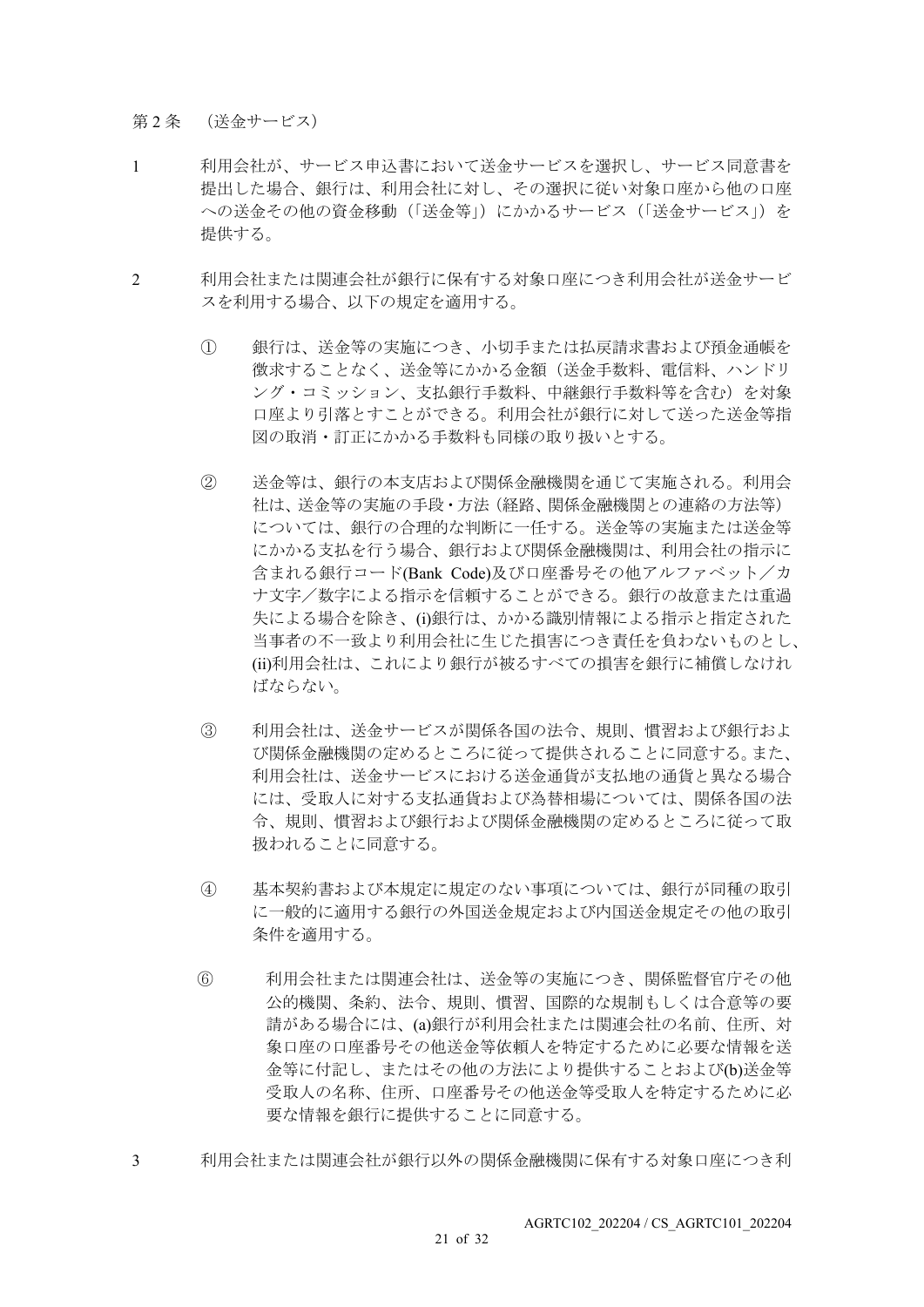用会社が送金サービスを利用する場合、以下の規定を適用する。

- ① 銀行以外の関係金融機関に保有されている対象口座からの送金 等は、銀行が当該関係金融機関に対し送金等指図を送信することに より行う。利用会社は、送金等指図の伝達の手段および方法につい ては、銀行に一任する。送金等の実施または送金等にかかる支払を 行う場合、銀行および関係金融機関は、利用会社の指示に含まれる 銀行コード(Bank Code)及び口座番号その他アルファベット/カナ文 字/数字による指示を信頼することができる。銀行の故意または重 過失による場合を除き、(i)銀行は、かかる識別情報による指示と指 定された当事者の不一致により利用会社に生じた損害つき責任を負 わないものとし、(ii)利用会社は、これにより銀行が被るすべての損 害を銀行に補償しなければならない。
- ② 本第 3 項にもとづく銀行の義務は、送金等指図を対象口座が所在する関係 金融機関に送信することに限定される。銀行は、当該関係金融機関の送金 等の実施について責任を負わない。
- ③ 利用会社は、送金サービスが関係各国の法令、規則、慣習および銀行およ び関係金融機関の定めるところに従って実施されることに同意する。また、 利用会社は、送金サービスにおける送金通貨が支払地の通貨と異なる場合 には、受取人に対する支払通貨および為替相場については、関係各国の法 令、規則、慣習および銀行および関係金融機関の定めるところに従って取 扱われることに同意する。
- ④ 基本契約書および本規定に規定のない事項については、銀行が同種の取引 に一般的に適用する銀行の外国送金規定その他の取引条件を適用する。
- 4 銀行が定める受付締切時刻以前に受信された送金サービスの指示については、銀 行は、遅滞なく送金等の実施または送金等指図の送信を実施するため最善の努力 を行う。
- 5 利用会社は、次の各号に定める場合、銀行からの通知の有無にかかわらず、送金 等が実施されない場合があることを了承する。
	- ① 対象口座における利用可能な資金が送金等に必要な金額に不足する場合
	- ② 対象口座における資金につき担保権の設定、差押等がなされ、処分が制限 または禁止されている場合
	- ③ 送金サービスの指示が銀行の定める条件を充足しない場合
	- ④ 送金サービスの指示の内容が不明瞭な場合、またはその内容に矛盾、欠落 等がある場合
	- ⑤ 送金サービスの指示が利用会社の授権にもとづかない可能性があると銀行 が認める場合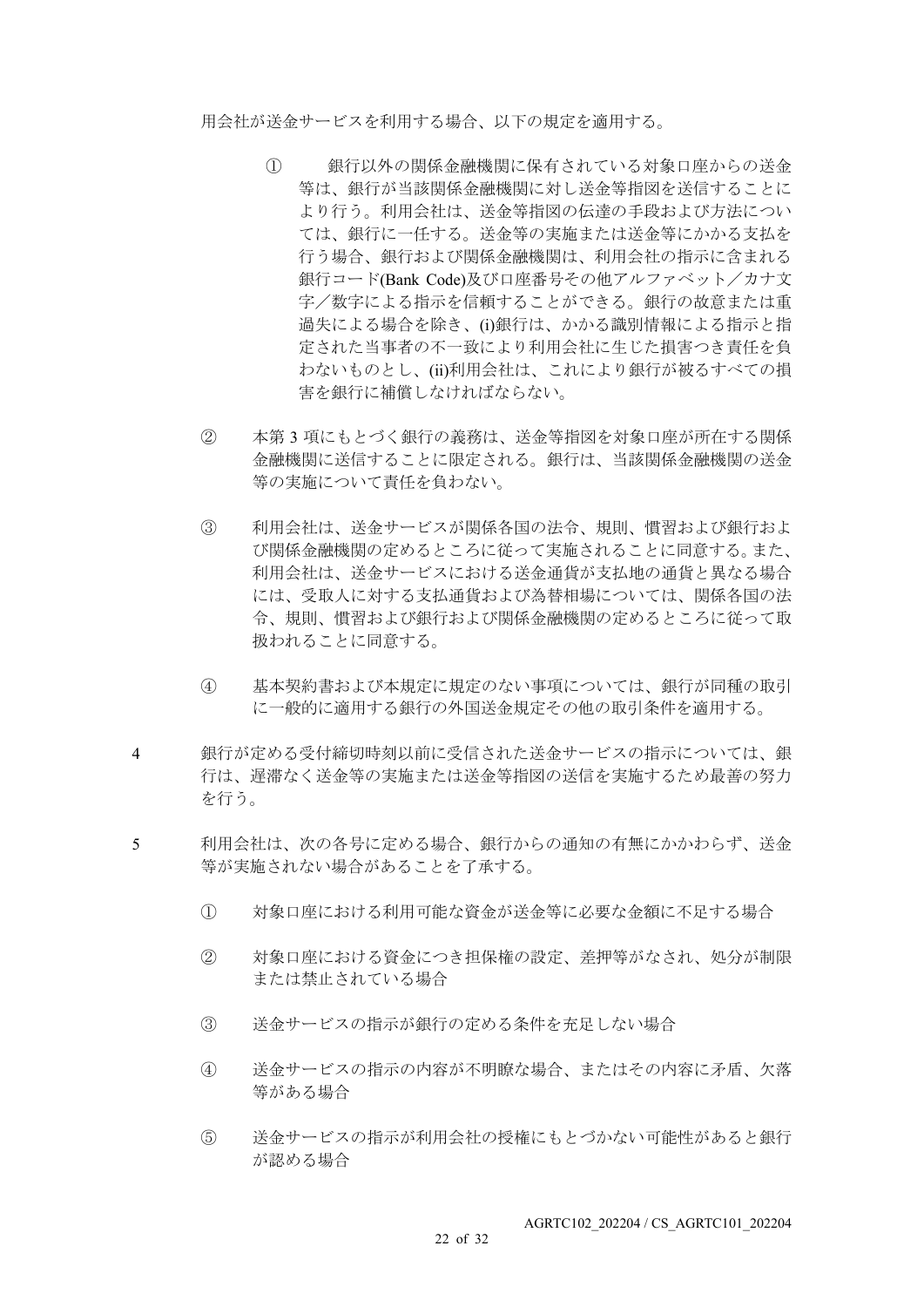- ⑥ 送金等を実施することが法令に抵触する可能性がある場合
- ⑦ 送金受取人の口座保有銀行(またはその支店)と対象口座保有取引拠点と の間にコルレス関係がない場合
- ⑧ その他送金等の実施を困難または不可能とする事由を生じた場合
- 6 利用会社は、銀行が送金サービスの指示を受領した後は、かかる指示を取消また は訂正する権利を有しない。利用会社が送金サービスの指示を行った後に当該指 示の取消もしくは訂正または実行された送金等の組戻を銀行に依頼する場合には、 銀行所定の方法により申し入れるものとする。利用会社は、関係金融機関の関与 その他の事由により、送金等の組戻が実施できない場合があることおよび関係金 融機関の手数料その他の費用が請求され、または送金金額から差引かれる場合が あることを了解する。利用会社は、送金等の組戻の手段・方法(経路、通貨、為 替相場等)につき銀行に一任する。
- 7 送金等の組戻にかかる費用(組戻が実際に行われない場合に生じる費用を含む) は、利用会社の負担とする。利用会社は、送金等の組戻に関し銀行に生じる損害 (組戻が実際に行われない場合に生じる損害を含む)を銀行に対し補償しなけれ ばならない。銀行は、利用会社に生じたかかる損害を賠償する義務を負わない。 また、銀行は、小切手または払戻請求書および通帳を徴求することなく、かかる 費用および損害に相当する金額を対象口座より引落すことができる。
- 8 銀行は、銀行の企業組織再編が行われたとしても、原則として、送金サービスの 提供を受ける利用会社に対して、当該サービスの提供を継続するものとする。但 し、銀行が、銀行の企業組織再編により当該利用会社に対して当該サービスの提 供ができなくなる場合、当該利用会社にその旨を直ちに通知しなければならない。
- 第3条 (ファイル転送サービス)
- 1 利用会社が、サービス申込書においてファイル転送を選択し、サービス同意書を 提出した場合、銀行は、利用会社に対し、ファイル転送機能を通じた送金サービ ス(「ファイル転送サービス」)を提供する。
- 2 利用会社は、ファイル転送機能を通じて、銀行所定の処理依頼データ(「処理依頼 データ」)を銀行に送信する。利用会社は、処理依頼データを送信した場合、直ち に銀行が指定する方法により当該処理依頼データを送信したことを銀行に連絡し なければならない。かかる連絡がなされ、銀行が当該処理依頼データの内容を了 知した時点において、当該処理依頼データが確定するものとする。
- 3 ファイル転送サービスにかかる送金の実施については、以下の規定を適用する。
	- ① 銀行は、送金の実施につき、小切手または払戻請求書および預金通帳を徴 求することなく、送金にかかる金額(送金手数料等を含む)を利用会社が 処理依頼データにおいて指定する口座(「決済口座」)より引落とすことが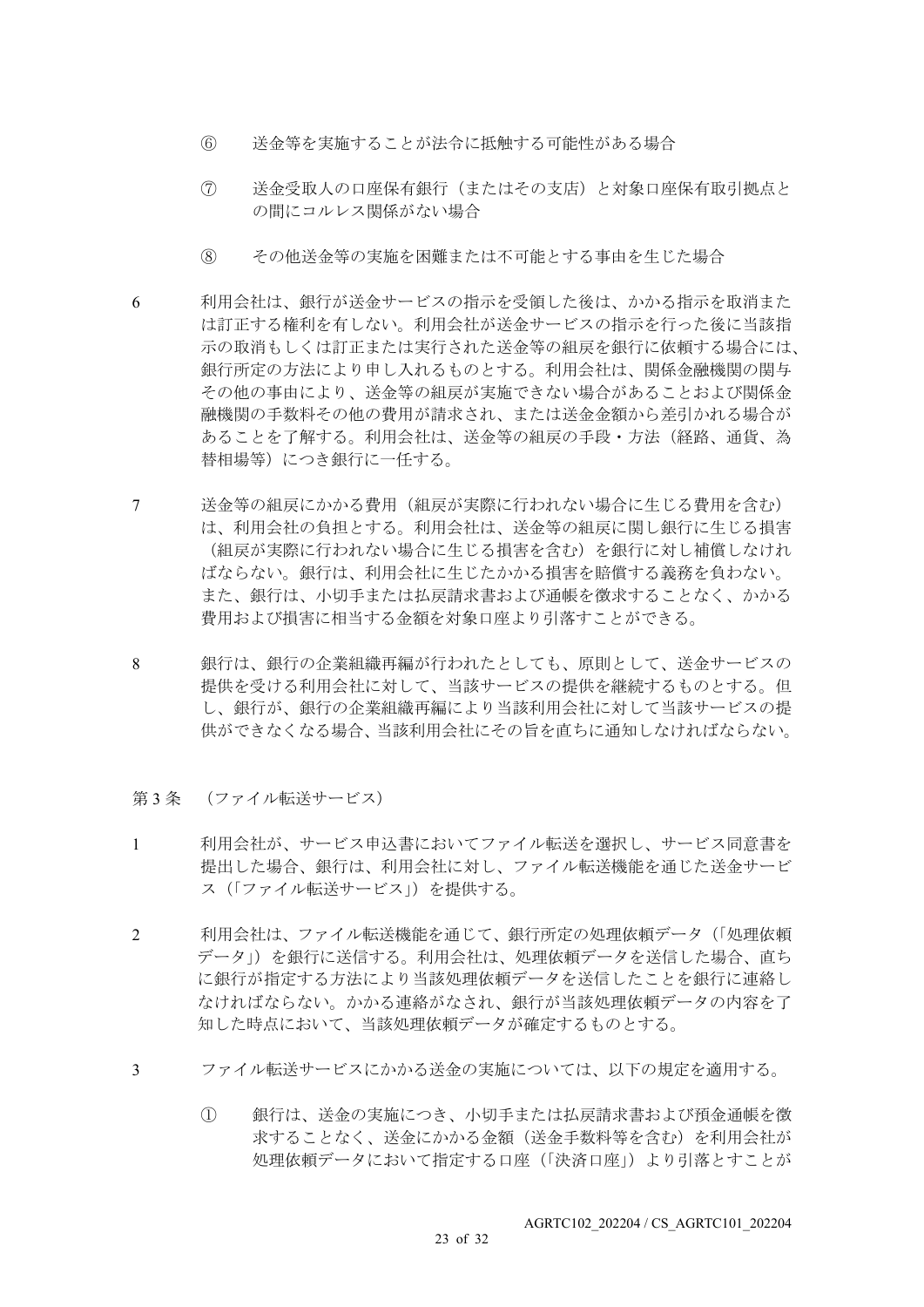できる。

- ② 第 2 条第 2 項第 2 号ないし 5 号(但し、(ⅰ)「送金等」を「ファイル転送 サービスにかかる送金」、(ⅱ)「対象口座」を「決済口座」と読み替える)
- ③ 利用会社は、ファイル転送機能による送金金額の合計額の表示が便宜上の ものであることを了解する。銀行は、ファイル転送機能により送信された 添付ファイルに含まれるデータにもとづきファイル転送サービスを行うも のをする。銀行は、かかる添付ファイルに含まれるデータの内容につき確 認する義務を負わない。
- 4 ファイル転送サービスの指示は、銀行が別途定める受付締切時刻以前になされな ければならない。受付締切時刻以前に受信されたファイル転送サービスの指示に ついては、銀行は、遅滞なく送金を実施するため最善の努力を行う。
- 5 利用会社は、ファイル転送サービスの指示の内容が不明瞭な場合、またはその内 容に矛盾、欠落等がある場合(処理依頼データの件数および送金金額合計額が利 用会社が入力した GCMS Plus の画面上の件数および送金金額合計額と一致しない 場合等を含む)、銀行からの通知の有無にかかわらず、送金が実施されない場合が あることを了承する。
- 6 ファイル転送サービスにかかる送金の実施については、本条の規定を適用する他、 第2条第5 項ないし第7項を準用する(但し、(i)「送金等」を「ファイル転送サ ービスにかかる送金」、(ⅱ)「対象口座」を「決済口座」、(ⅲ)「送金サービス」を 「ファイル転送サービス」と読み替える)。
- 7 利用会社は、ファイル転送機能を通じ、各取引拠点が提供する送金以外のサービ スを利用することができる。かかるサービスの提供については、当該取引拠点が ウェブ画面上に掲載するサービス規定が適用されるものとする。
- 第 4 条 (定期預金サービス)
- 1 利用会社がサービス申込書において定期預金を選択し、サービス同意書を提出し た場合、銀行は、対象口座より資金を引落とし、取引拠点(「口座店」)において、 対象口座と同一の名義の定期預金を作成するサービス(「定期預金サービス」)を 提供する。
- 2 利用会社は、次の各号すべてに該当する場合に、定期預金サービスの利用を開始 することができる。
	- ① 利用会社または関連会社が、定期預金にかかる口座の開設その他口座店が 定める手続を完了した場合
	- ② 対象口座、口座店および関連会社を定期預金サービスの対象とすることに ついて銀行が承認し、所定の手続を完了した場合
- 3 銀行は、銀行が定める受付締切時刻以前に受信された定期預金サービスの指示に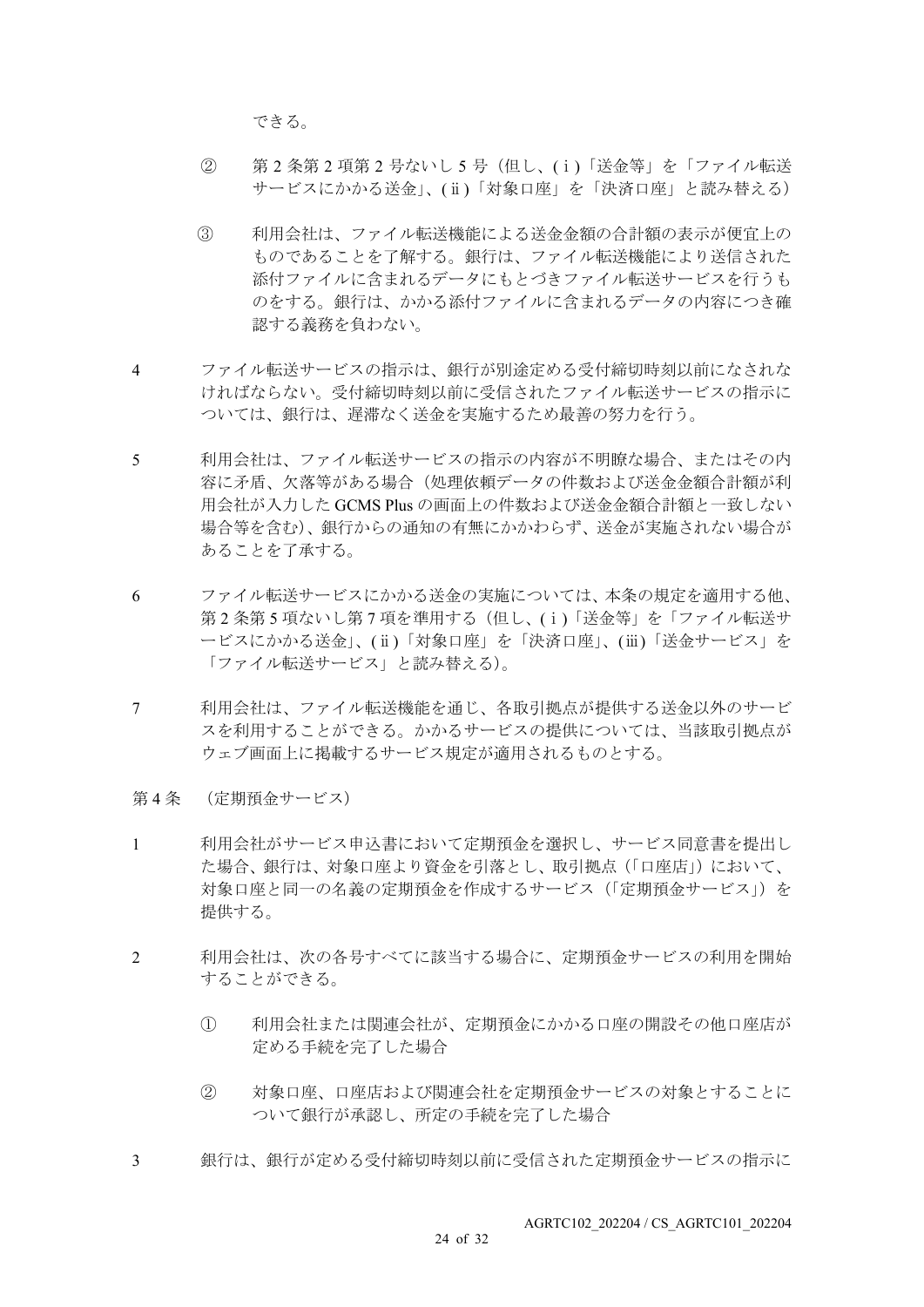ついては、指定された日において定期預金を作成するため最善の努力を行う。

- 4 利用会社は、定期預金サービスにもとづき作成される定期預金の利率については、 他に別途特定の合意が無い限り、金額、期間、通貨、預入日その他の条件により、 銀行が他の同種の取引に適用する利率を適用することを了解する。
- 5 利用会社は、指定した定期預金の満期日が口座店の銀行休業日に該当する場合銀 行が当該満期日を口座店所在国の法令、規則、慣習および銀行の定めるところに 従って、その直前または直後の口座店の銀行窓口営業日に変更して定期預金を作 成することがあることを了解する。
- 6 銀行は、定期預金サービスにもとづき作成された定期預金の満期日において、担 保権の設定、差押その他当該定期預金の払戻を阻害する事由がない限り、定期預 金作成時の指示あるいは満期日直前の指示に従って対象口座に元金および利息 (但し、銀行は、法令にもとづき源泉税を差引くことができる)を入金する(利 用会社から銀行に別途元利金の取り扱いに関し指示がある場合を除く)。但し、銀 行は、当該定期預金の払戻につき利用会社または関連会社による証書または通帳 の呈示その他の手続が必要な場合、利用会社または関連会社がかかる手続を履行 しない限り、当該定期預金の払戻を行う必要はない。
- 7 利用会社は対象口座の通貨と利用会社が指定する定期預金の通貨が異なる場合、 適用される為替相場につき、口座店所在国の法令、規則、慣習および銀行の定め るところに従って取扱われることに同意する。
- 8 利用会社は、次の各号に定める場合、銀行からの通知の有無にかかわらず、定期 預金が作成されない場合があることを了承する。定期預金が作成されないことに より生じた損害は、利用会社が負担する。
	- ① 利用会社または関連会社による必要な届出その他の手続がなされていない場 合、または銀行が対象口座もしくは口座店につき定期預金サービスの利用を 認めていない場合
	- ② 対象口座における利用可能な資金が定期預金の金額に不足する場合
	- ③ 対象口座における資金につき担保権の設定、差押等がなされ、処分が制限ま たは禁止されている場合
	- ④ 定期預金サービスの指示が口座店の定める条件を充足しない場合、または銀 行の定める受付締切時刻以後に指示が受信された場合
	- ⑤ 定期預金サービスの指示の内容が不明瞭な場合、またはその内容に矛盾、欠 落等がある場合
	- ⑥ 定期預金サービスの指示が利用会社の授権にもとづかない可能性があると銀 行が認める場合
	- ⑦ 定期預金の作成が法令に抵触する可能性がある場合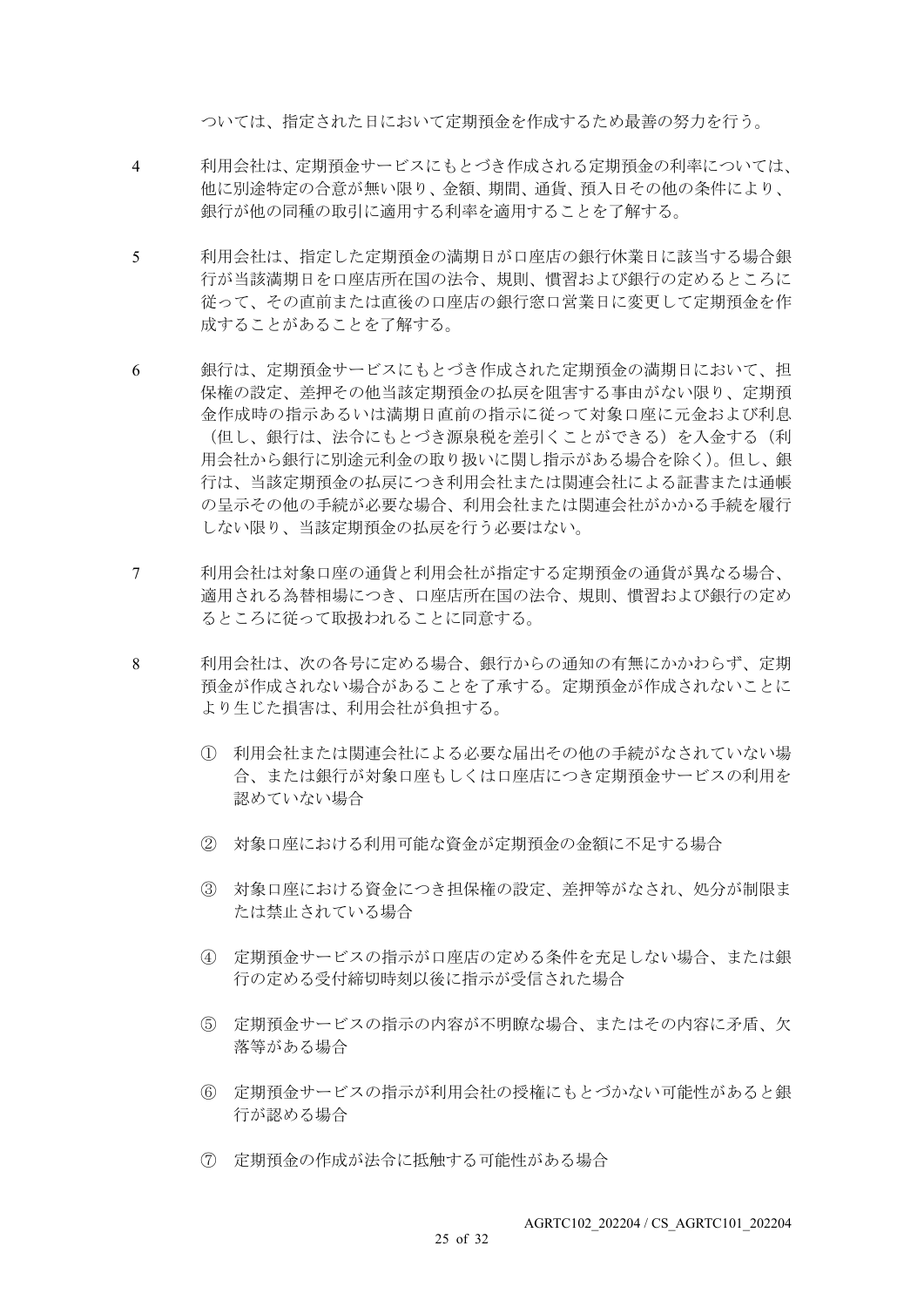- ⑧ その他定期預金の作成を困難または不可能とする事由を生じた場合
- 9 利用会社は、銀行が定期預金サービスの指示を受領した後は、かかる指示を取消 または訂正する権利を有しない。利用会社が定期預金サービスの指示を行った後 に当該指示の取消もしくは訂正または作成された定期預金の満期前解約を銀行に 依頼する場合には、銀行所定の方式により申し入れるものとする。利用会社は、 かかる満期前解約の実施は銀行の任意であることを了解する。
- 10 基本契約書および本規定に規定のない事項については、銀行が同種の取引に一般 的に適用する銀行の取引条件を適用する。
- 第5条 (受取人宛通知サービス)
- 1 利用会社が送金サービスと併せて受取人宛通知サービスを選択した場合、銀行は、 利用会社の指示にもとづき送金受取人のメールアドレス(「通知先メールアドレ ス」)宛に振込通知を電子メール(「振込通知メール」)にて送信するサービス(「受 取人宛通知サービス」)を提供する。
- 2 利用会社は、通知先メールアドレスの所持者(「メール受取人」)が送金受取人の 従業員等の個人である場合、以下の事項を遵守することを確約する。
	- ① 直接または関連会社を通じ、メール受取人に対し、あらかじめ、振込通 知メールの送信を目的として通知先メールアドレスを銀行に提供する旨 を通知し、書面その他の方法により同意を得ること(銀行は、かかる同 意が得られたことを前提に受取人宛通知サービスを提供することができ る)。
	- ② 利用会社は、メール受取人から、通知先メールアドレスの使用の停止を 求められた場合、直ちに当該通知先メールアドレスの使用を停止するこ と。
- 3 銀行は、利用会社により提供された通知先メールアドレスを振込通知メールの送 信以外に利用しない。
- 4 銀行は、メール受取人その他の第三者より、振込通知メール発信停止の要請を受 領した場合、遅滞なく書面により利用会社に通知し、利用会社に対し当該通知先 メールアドレスの使用中止を求めることができる。利用会社は、通知先メールア ドレスの使用中止を求められた場合、理由の如何を問わず当該通知先メールアド レスの使用を直ちに停止する。銀行は、メール受取人その他の第三者からの発信 停止要請が止まらない場合、自らの判断で当該利用会社に対する受取人宛通知サ ービスを全て停止することができる。
- 5 利用会社は、受取人宛通知サービスの実施に関し、以下の事項を了承する。
	- ① 銀行は、利用会社が指定した通知先メールアドレスに送信するものとし、 受取人の同一性につき確認する義務を負わない。
	- ② 銀行は、振込通知メールの受信を確認する義務を負わない。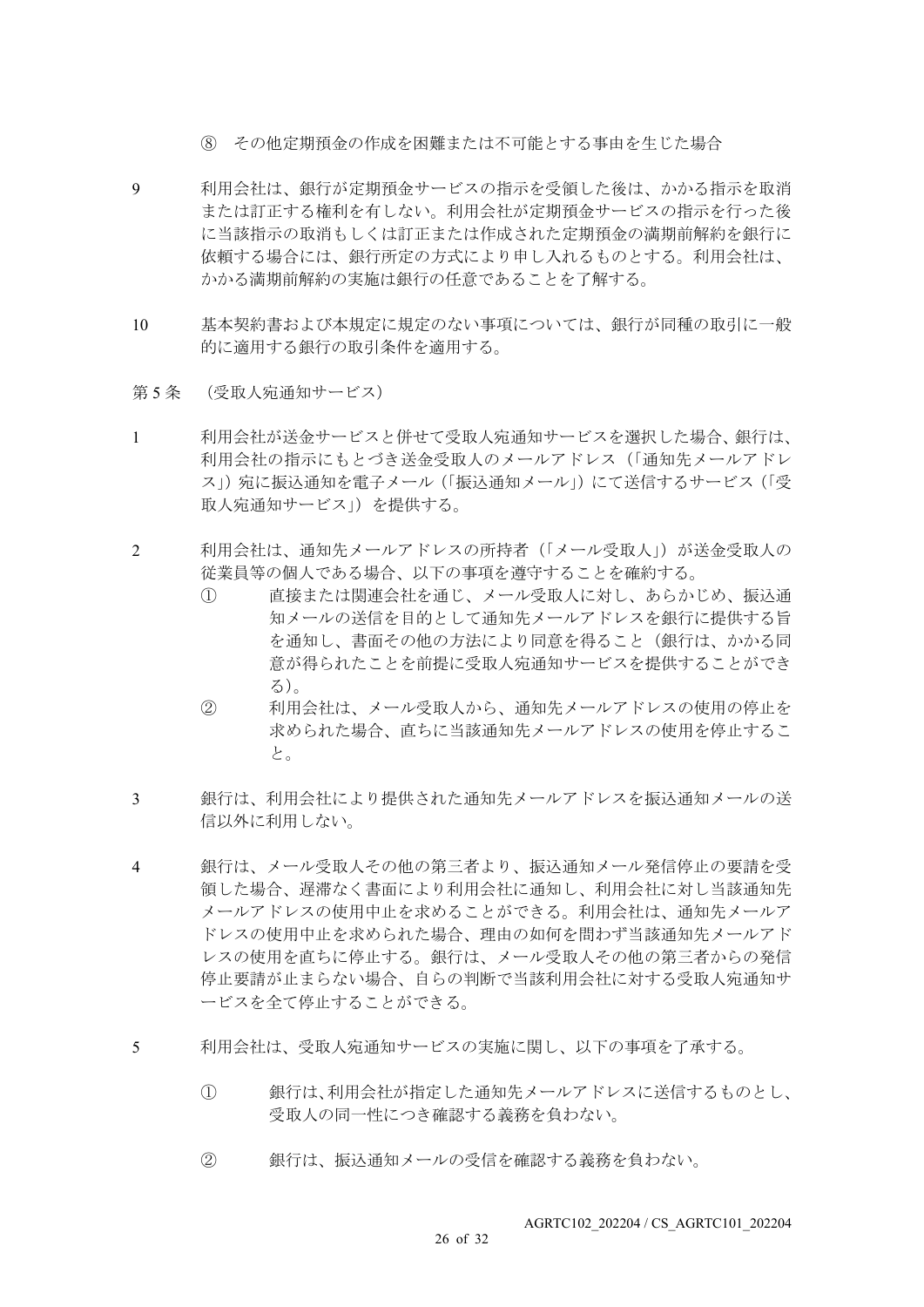- ③ 振込通知メールについては、パスワード保護および暗号化等のセキュリ ティー対策は行われず、銀行は、この点に関し責任を負わない。
- ④ 銀行は、利用会社により提供された通知先メールアドレスが正確でない 場合においても、これにより生じる情報漏えい等の事故につき、責任を 負わない。
- ⑤ 銀行は、振込通知メールの受取人からの照会に対応する義務を負わず、利用 会社は、自己の責任において対応を行わなければならない。
- ⑥ 銀行は、振込通知メールが受信されない場合においても、再送信する義務を 負わない。
- ⑦ 銀行は、システム処理上の理由により、振込通知メールの送信時刻を保 証するものではない。
- 第 6 条 (SEPA ダイレクトデビットサービス)
- 1 利用会社が、サービス申込書において SEPA ダイレクトデビットサービスを選択 し、サービス同意書を提出した場合、銀行は、利用会社に対し、その指示に従い、 支払人(Payment Services Directive および European Payments Council が定めるルー ル(その改正 Directive および改正ルールを含む。「本ルール」)に定義される Debtor をいう。以下同じ。)の口座(「支払人口座」)から対象口座への SEPA Direct Debit (本ルールに定義される。以下同じ。)による資金の取立·回収(「SEPA ダイレク トデビット」)を行うサービス (「SEPA ダイレクトデビットサービス」)を提供す る。
- 2 利用会社が SEPA ダイレクトデビットサービスを利用する場合、利用会社または関 連会社は、SEPA ダイレクトデビットの実施に必要で、かつ有効なマンデート(本 ルールに定義される Mandate をいう。以下同じ。)を支払人から取得していなけれ ばならない。また、利用会社および関連会社は、かかるマンデートが取得されて いない場合、SEPA ダイレクトデビットサービスが提供されない場合があることを 了承する。利用会社は、SEPA ダイレクトデビットサービスの実施に必要なマンデ ートに関する情報(マンデート ID 等)(「マンデート情報」)を、SEPA ダイレクト デビットの指示の一内容として、銀行に提供する。利用会社は、利用会社の指示 に含まれるマンデート情報の不備により銀行が被るすべての損害を銀行に補償し なければならない。
- 3 利用会社または関連会社が銀行に保有する対象口座につき利用会社が SEPA ダイ レクトデビットサービスを利用する場合、以下の規定を適用する。
	- ① 銀行は、SEPA ダイレクトデビットの実施につき、小切手または払戻請求書 および預金通帳を徴求することなく、SEPA ダイレクトデビットにかかる手 数料を対象口座より引落とすことができる。利用会社が銀行に対して送っ た SEPA ダイレクトデビットの指示の取消・訂正にかかる手数料も同様の 取り扱いとする。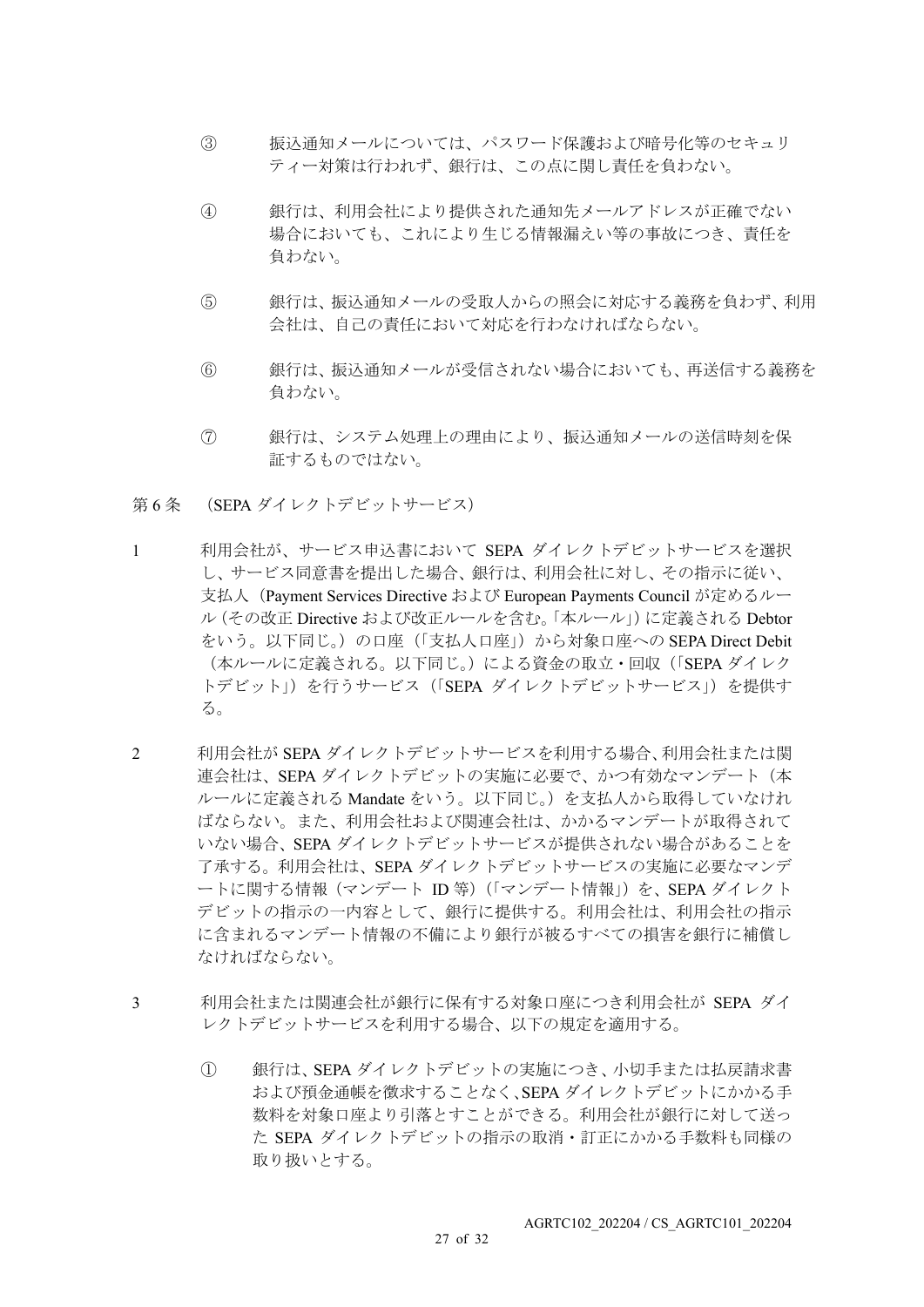- ② SEPA ダイレクトデビットは、銀行の本支店および関係金融機関を通じて実 施される。利用会社は、SEPA ダイレクトデビット実施の手段・方法(経路、 関係金融機関との連絡の方法および Clearing and Settlement Mechanism(本 ルールに定義される。以下「CSM」)の選択等)については、銀行に一任す る。SEPA ダイレクトデビットを実施する場合、銀行および関係金融機関は、 利用会社の指示に含まれる口座番号(IBAN (本ルールに定義される。以 下同じ。))その他アルファベット/数字による指示を信頼することができ る。利用会社は、かかる識別情報による指示と指定された当事者の不一致 につき責任を負うものとし、これにより銀行が被るすべての損害を銀行に 補償しなければならない。
- ③ 利用会社は、SEPA ダイレクトデビットサービスが本ルールその他の SEPA Direct Debit に一般的に適用される条件(「SEPA Direct Debit 関連規定」)、関 係各国の法令、規則、慣習ならびに銀行および関係金融機関の定めるとこ ろに従って実施されることに同意する。
- ④ 基本契約書および本規定に規定のない事項については、銀行が同種の取引 に一般的に適用する銀行の SEPA Direct Debit に係る規定およびその他の取 引条件を適用する。
- ⑤ 利用会社または関連会社は、SEPA ダイレクトデビットの実施につき、関係 監督官庁その他公的機関、条約、法令、規則、慣習、国際的な規制もしく は合意等の要請がある場合には、(a)銀行が利用会社または関連会社の名前、 住所、対象口座の口座番号その他受取人(本ルールに定義される Creditor をいう。以下同じ。)を特定するために必要な情報を SEPA ダイレクトデビ ットの指示に付記し、またはその他の方法により提供することおよび(b)支 払人の名称、住所、口座番号その他支払人を特定するために必要な情報を 銀行に提供することに同意する。
- 4 利用会社または関連会社が銀行以外の関係金融機関に保有する対象口座につき利 用会社が SEPA ダイレクトデビットサービスを利用する場合、以下の規定を適用 する。
	- ① 銀行以外の関係金融機関に保有されている対象口座にかかる SEPA ダイレ クトデビットの実施は、銀行が当該関係金融機関に対し SEPA ダイレクト デビットの指示を送信することにより行う。利用会社は、SEPA ダイレクト デビットの指示の伝達の手段および方法については、銀行に一任する。 SEPA ダイレクトデビットを実施する場合、銀行および関係金融機関は、利 用会社の指示に含まれる口座番号(IBAN)その他アルファベット/数字に よる指示を信頼することができる。利用会社は、かかる識別情報による指 示と指定された当事者の不一致につき責任を負うものとし、これにより銀 行が被るすべての損害を銀行に補償しなければならない。
	- ② 本第 4 項にもとづく銀行の義務は、SEPA ダイレクトデビットの指示を対象 口座が所在する関係金融機関に送信することに限定される。銀行は、当該 関係金融機関のSEPAダイレクトデビットの実施について責任を負わない。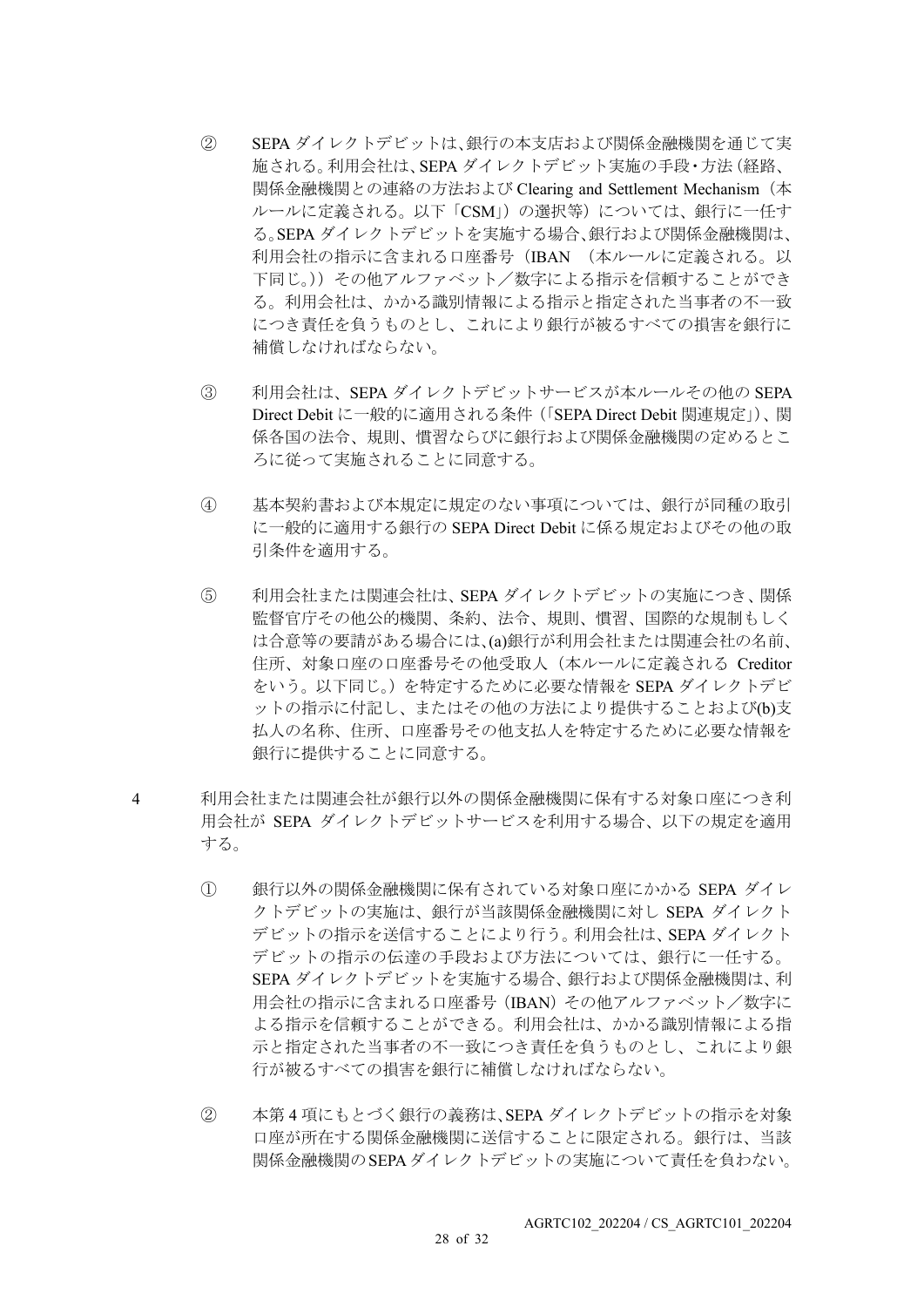- ③ 利用会社は、SEPA ダイレクトデビットサービスが SEPA Direct Debit 関連規 定、関係各国の法令、規則、慣習ならびに銀行および関係金融機関の定め るところに従って実施されることに同意する。
- ④ 基本契約書および本規定に規定のない事項については、銀行が同種の取引 に一般的に適用する銀行の SEPA Direct Debit に係る規定およびその他の取 引条件を適用する。
- 5 銀行が定める受付締切時刻以前に受信された SEPA ダイレクトデビットサービス の指示については、銀行は、遅滞なく SEPA ダイレクトデビットの実施または SEPA ダイレクトデビットの指示の送信を実施するため最善の努力を行う。
- 6 利用会社は、次の各号に定める場合、銀行からの通知の有無にかかわらず、SEPA ダイレクトデビットが実施されない場合、または、SEPA ダイレクトデビットによ る取立・回収資金が組み戻される場合があることを了承する。
	- ① 支払人口座における利用可能な資金が SEPA ダイレクトデビットに必要な 金額に不足する場合
	- ② 支払人口座における資金につき担保権の設定、差押等がなされ、処分が制 限または禁止されている場合
	- ③ SEPA ダイレクトデビットサービスの指示が銀行の定める条件を充足しな い場合
	- ④ SEPA ダイレクトデビットサービスの指示の内容が不明瞭な場合、またはそ の内容に矛盾、欠落等がある場合
	- ⑤ SEPA ダイレクトデビットサービスの指示が利用会社の授権にもとづかな い可能性があると銀行が認める場合
	- ⑥ SEPA ダイレクトデビットを実施することが法令に抵触する可能性がある 場合
	- ⑦ マンデートに不備がある場合、または SEPA ダイレクトデビットの指示(マ ンデート情報を含む)とマンデートの内容との間に、不一致・矛盾がある 場合
	- ⑧ SEPA ダイレクトデビットの実施に必要な、受取人の支払人に対する Pre-notification (本ルールに定義される)が適切に行われていない場合
	- ⑨ 対象口座の口座名義人である利用会社または関連会社の信用状態が SEPA ダイレクトデビットの実施に関し不十分であると銀行が判断した場合
	- ⑩ 支払人による、正当な理由にもとづく支払拒否または組戻請求があった場 合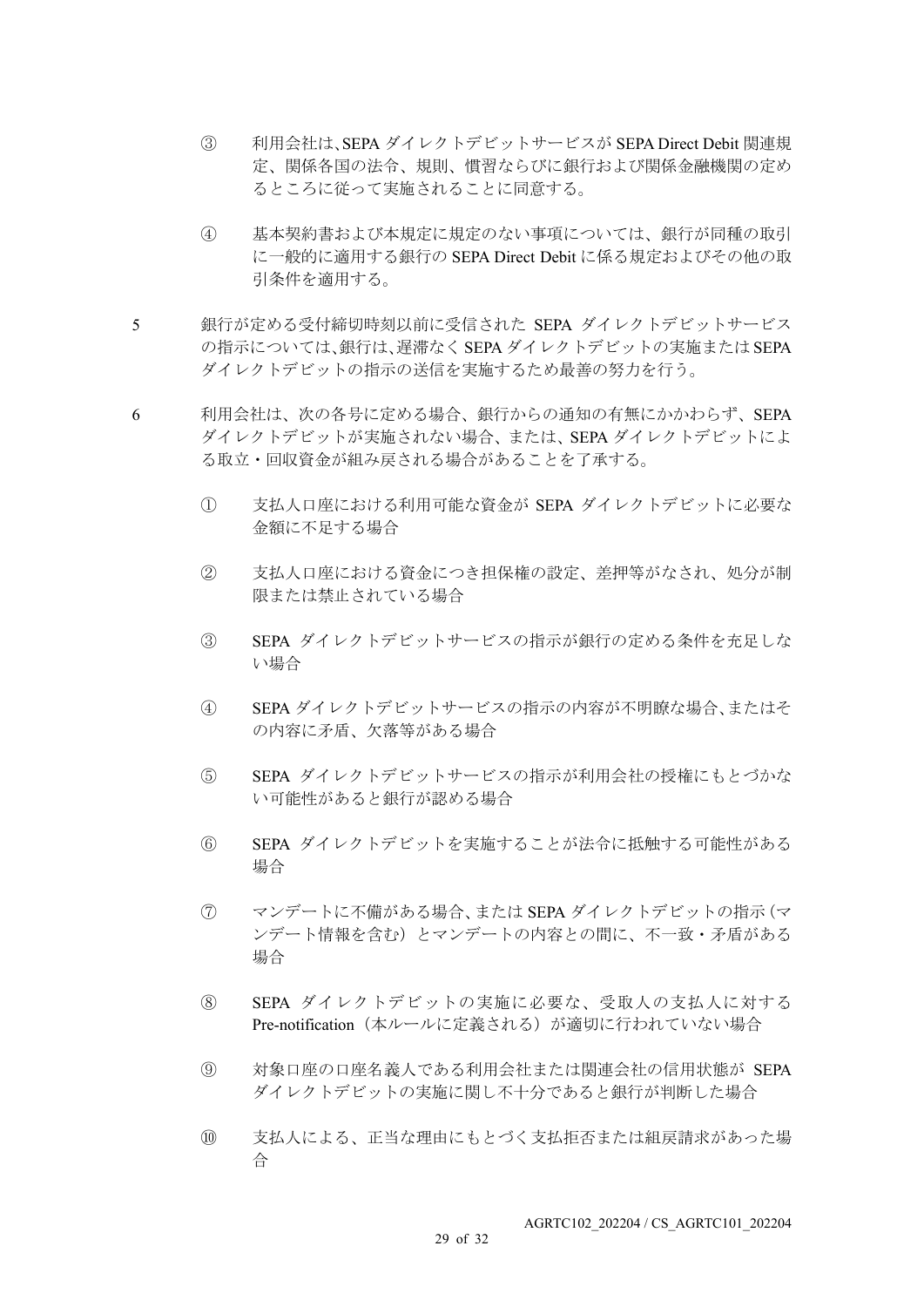- ⑪ SEPA Direct Debit 関連規定の要件が満たされない場合
- ⑫ その他 SEPA ダイレクトデビットの実施を困難または不可能とする事由を 生じた場合
- 7 利用会社は、銀行が SEPA ダイレクトデビットサービスの指示を受領した後は、 かかる指示を取消または訂正する権利を有しない。利用会社が SEPA ダイレクト デビットサービスの指示を行った後に当該指示の取消もしくは訂正または実行さ れた SEPA ダイレクトデビットの組戻を銀行に依頼する場合には、銀行所定の方 法により申し入れるものとする。利用会社は、関係金融機関の関与その他の事由 により、SEPA ダイレクトデビットの組戻が実施できない場合があることおよび関 係金融機関の手数料その他の費用が請求される場合があることを了解する。利用 会社は、SEPA ダイレクトデビットの組戻の手段・方法(経路、関係金融機関との 連絡方法および決済機関 (CSM の選択等) につき銀行に一任する。
- 8 SEPA ダイレクトデビットの組戻にかかる費用(組戻が実際に行われない場合に生 じる費用を含む)は、利用会社の負担とする。利用会社は、SEPA ダイレクトデビ ットの組戻に関し生じる損害(組戻が実際に行われない場合に生じる損害を含む) を銀行に対し補償しなければならない。銀行は、利用会社に生じたかかる損害を 賠償する義務を負わない。また、銀行は、小切手または払戻請求書および通帳を 徴求することなく、かかる費用および損害に相当する金額を対象口座より引落す ことができる。
- 9 銀行は、銀行の企業組織再編が行われたとしても、原則として、SEPA ダイレクト デビットサービスの提供を受ける利用会社に対して、当該サービスの提供を継続 するものとする。但し、銀行が、銀行の企業組織再編により当該利用会社に対し て当該サービスの提供ができなくなる場合、当該利用会社にその旨を直ちに通知 しなければならない。

#### 第 7 条 (Cash Forecasting サービス)

- 1 利用会社が、銀行に対して、Cash Forecasting サービス申込書、Cash Forecasting サービスに関する覚書その他銀行所定の書類を提出した場合、銀行は、利用会社 に対し、当該 Cash Forecasting サービス申込書その他銀行所定の書類により登録さ れた対象口座およびその他の情報を把握・分析するサービス(「Cash Forecasting サ ービス」)を提供する。
- 2 利用会社は、次の各号すべてに該当する場合に、Cash Forecasting サービスの利用 を開始することができる。
	- ① 利用会社が、Cash Forecasting サービスの開始のために必要となる銀行所定 の手続を全て完了した場合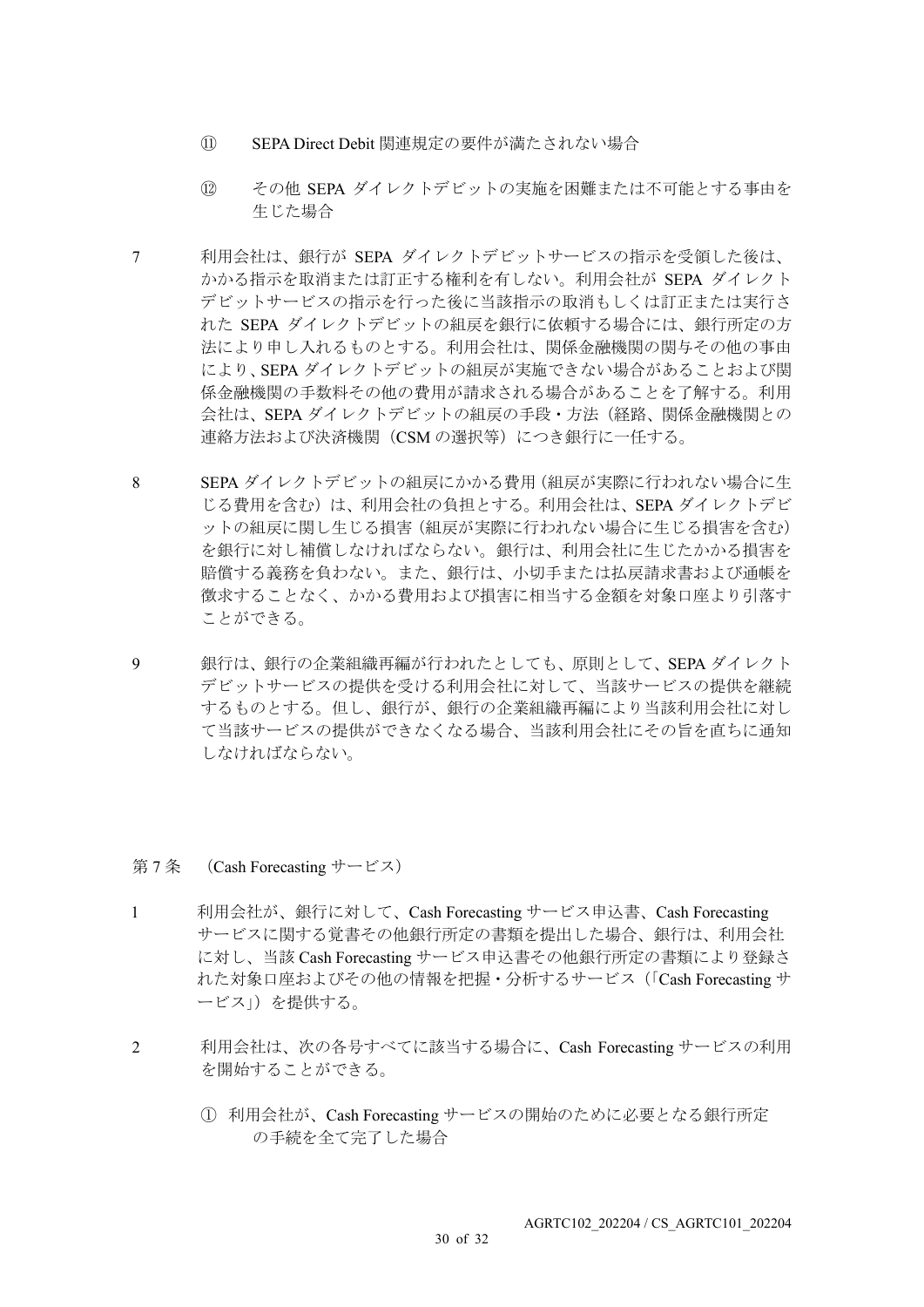- ② 対象口座、取引拠点および関連会社を Cash Forecasting サービスの対象とす ることについて、銀行が承認し、所定の手続きを完了した場合
- 3 利用会社は、次の各号について了解する。
	- ① コンピュータの処理上の制約その他の理由により、銀行が提供する情報の 正確性が影響を受ける場合があること、および提供される情報が必ずしも 情報提供時点における最新の情報ではないこと
	- ② Cash Forecasting サービスで提供される予測はすべて、利用会社がその時々 に応じて銀行に指示、通知した将来の預金、引き落とし、資金移動、その 他取引を単に反映したものであり、銀行が将来にかかわる見通しや予測を 策定するものではないこと
- 4 利用会社は、Cash Forecasting サービスにより提供された情報について疑義を生じ た場合、(関連会社の口座にかかる情報については、当該関連会社を通じ)取引拠 点に対し直接照会を行うものとする。
- 第8条 (ファイル暗号化サービス)
- 1. 利用会社が、銀行に対して、銀行が特定のサービスに関連して提供する公開鍵を 使用して暗号化処理を施したファイルにて当該サービスに関連する指示(「本件指 示」)を行う場合には、銀行は、本件指示を受け付け、復号化処理を行う(「ファ イル暗号化サービス」)。
- 2. 銀行は、本件指示の復号化処理ができない場合、本件指示に関連するサービスを 実施する義務を負わないものとし、万一これによって利用会社に損害が生じた場 合でも、銀行は一切責任を負わない。
- 3. 観行が第 1 項の方法に従って復号化処理を行い、本件指示に関連するサービスを 実施した場合は、暗号化処理を施されたファイルにおける指示および情報に関し て第三者による不正使用その他の事故があっても、銀行は、実施された本件指示 に関連するサービスを有効なものとして取扱うものとし、万一これによって利用 会社に損害が生じた場合でも、銀行は一切責任を負わない。
- 4. 利用会社は、自己の責任において暗号化処理を準備する。銀行は、利用会社によ る暗号化処理の内容を確認する義務を負わず、利用会社による暗号化処理におけ る誤りその他利用会社に起因する事由を原因として利用会社が被った損害につい て一切責任を負わない。
- 5. 利用会社は、自己の責任において暗号化処理に使用する鍵を管理する。
- 6. ファイル暗号化サービスの提供が理由の如何にかかわらず終了した場合、利用会 社は、ファイル暗号化サービスのために銀行から提供された情報については、自 己の責任において破棄しなければならない。